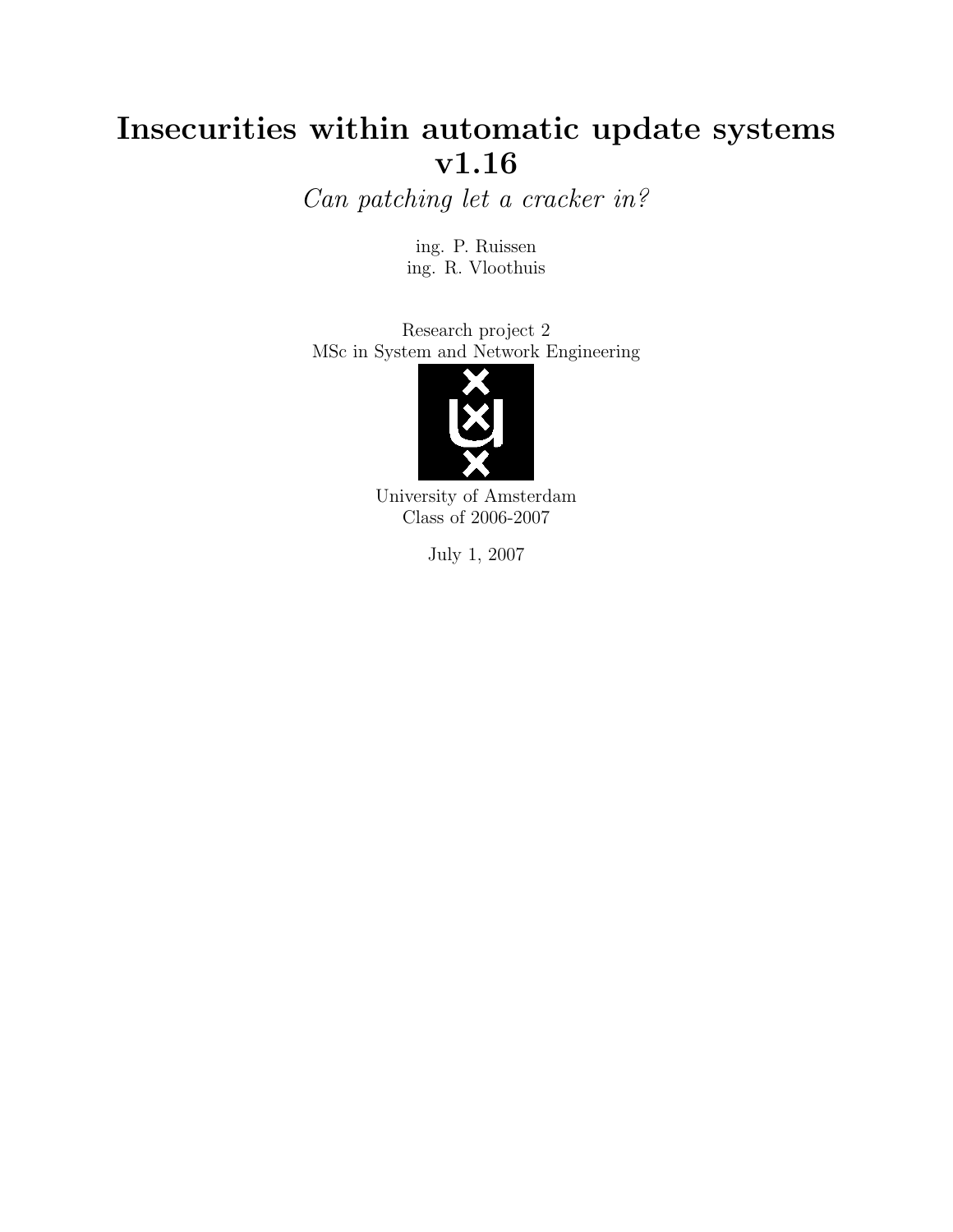# Contents

### <span id="page-1-0"></span>[Abstract](#page-1-0) 3

|          | Preface<br>4                                                                                                                                                                   |                                                                                  |  |  |
|----------|--------------------------------------------------------------------------------------------------------------------------------------------------------------------------------|----------------------------------------------------------------------------------|--|--|
| 1        | Introduction<br>Hypothesis<br>1.1<br>1.2<br>1.3                                                                                                                                | $\overline{\mathbf{4}}$<br>$\overline{4}$<br>$\overline{4}$<br>4                 |  |  |
| $\bf{2}$ | Abstract model for automatic update systems<br>2.1<br>2.1.1<br>2.2<br>2.2.1<br>2.2.2<br>2.2.3<br>2.2.4<br>2.3<br>2.3.1<br>2.3.2<br>2.3.3<br>2.4<br>2.4.1                       | 5<br>5<br>5<br>6<br>6<br>6<br>6<br>6<br>7<br>7<br>7<br>8<br>9<br>9               |  |  |
| 3        | 2.4.2<br>2.5<br>Method of analysis<br>3.1<br>3.1.1<br>3.1.2<br>3.1.3                                                                                                           | 9<br>9<br>10<br>11<br>11<br>12<br>12                                             |  |  |
| 4        | 3.2<br>Attacking in the field<br>4.1<br>4.2<br>4.2.1<br>4.2.2<br>4.2.3<br>4.2.4<br>4.2.5<br>4.3<br>4.3.1<br>Mozilla Firefox and third party plugins<br>4.3.2<br>4.3.3<br>4.3.4 | 13<br>14<br>14<br>15<br>15<br>17<br>18<br>19<br>20<br>21<br>21<br>23<br>25<br>27 |  |  |
| 5        | <b>Risk Assessment</b>                                                                                                                                                         | 29                                                                               |  |  |
| 6        | Conclusions<br>6.1<br>Recommendations<br>6.1.1<br>6.1.2<br>Users<br>6.2                                                                                                        | 31<br>31<br>31<br>31<br>31                                                       |  |  |
|          | References                                                                                                                                                                     | 32                                                                               |  |  |
|          | Appendix                                                                                                                                                                       | 34                                                                               |  |  |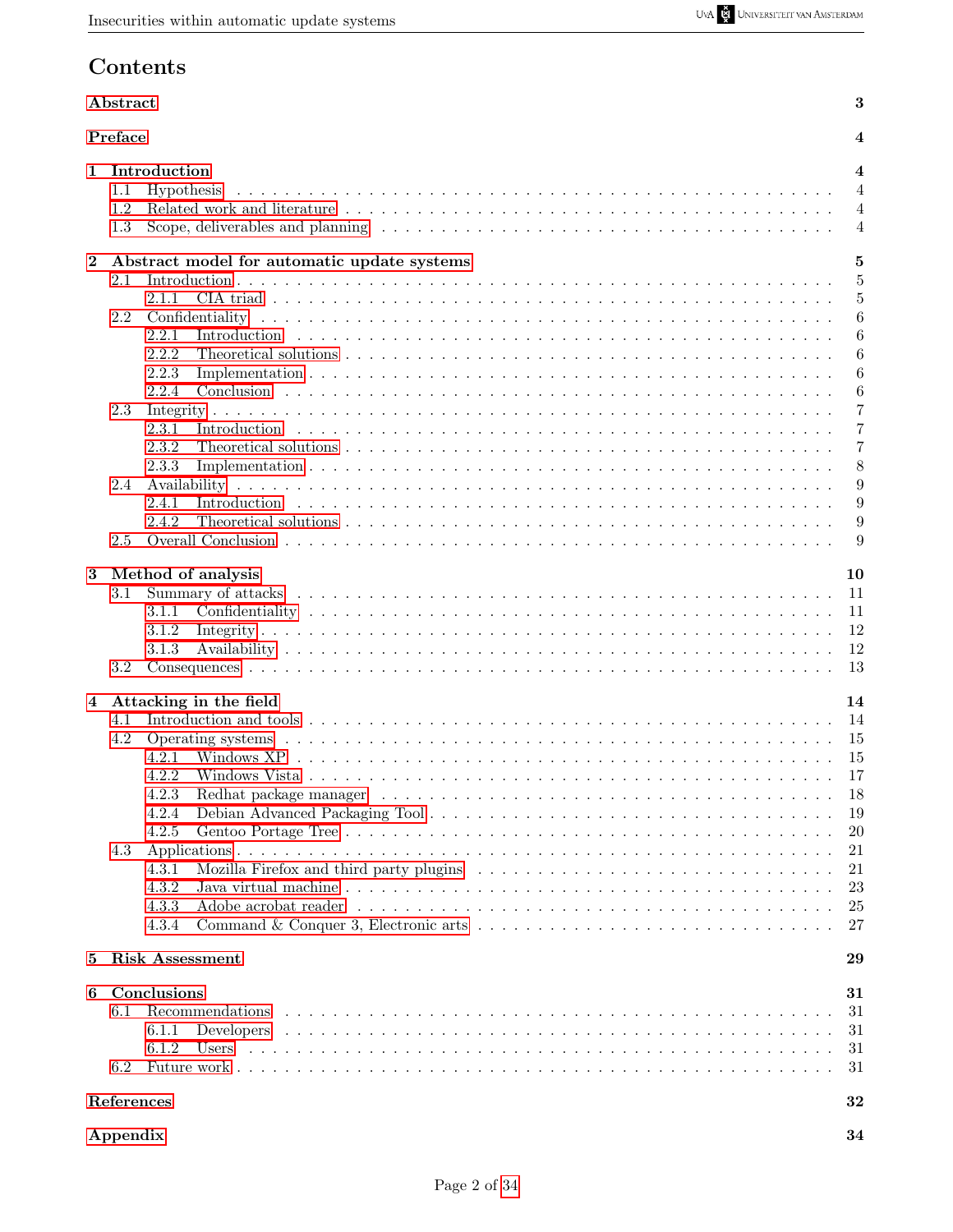#### Abstract

This document describes the risks of update mechanisms. An abstract model is described which explains the inner workings of an ideally update mechanism which can be implemented in applications and operating systems. The CIA  $^1$  $^1$  triad model is utilized in order to establish security. With this model, an attack is launched on a selection of applications and operating systems. During our research, we found some applications did have security flaws in their update mechanisms. These flaws can be exploited and undermine the integrity of a system which has this software installed. Therefore these applications were labeled a higher risk in the risk analysis then others. We conclude update mechanisms have improved over the last few years, but a single faulty mechanism can still compromise the entire system.

## Preface

<span id="page-2-0"></span>This report is written for Research project 2 as part of our Master of Science study in the field of System and Network Engineering at the University of Amsterdam. This research was performed on behalf of KPMG EDP Auditors N.V, Amstelveen under supervision of ing. Jeroen van Beek MSc CISSP<sup>[2](#page-2-2)</sup>, drs. J.G. Hans Ijkel CISSP from IT Advisory. We want to thank them for their enthusiasm and excellent guidance during this project. Further, we want to thank KPMG and dr.ir. C.Th.A.M. de Laat from the Faculty of Science for making this research possible.

This document describes research in the field of security auditing, evaluating the risks of update mechanisms. The first chapter describes the importance of this project, the hypothesis and related work. The second chapter describes an abstract model with the requirements necessary to establish a secure update mechanism. Chapter 3 describes our methods of analysis and chapter 4 will discuss the results of our tests on well known update mechanisms. Chapter 5 will discuss the results, risk analysis, recommendations and conclusions.

<span id="page-2-1"></span><sup>1</sup>Confidentiality, Integrity and Availability

<span id="page-2-2"></span><sup>2</sup>Certified Information Systems Security Professional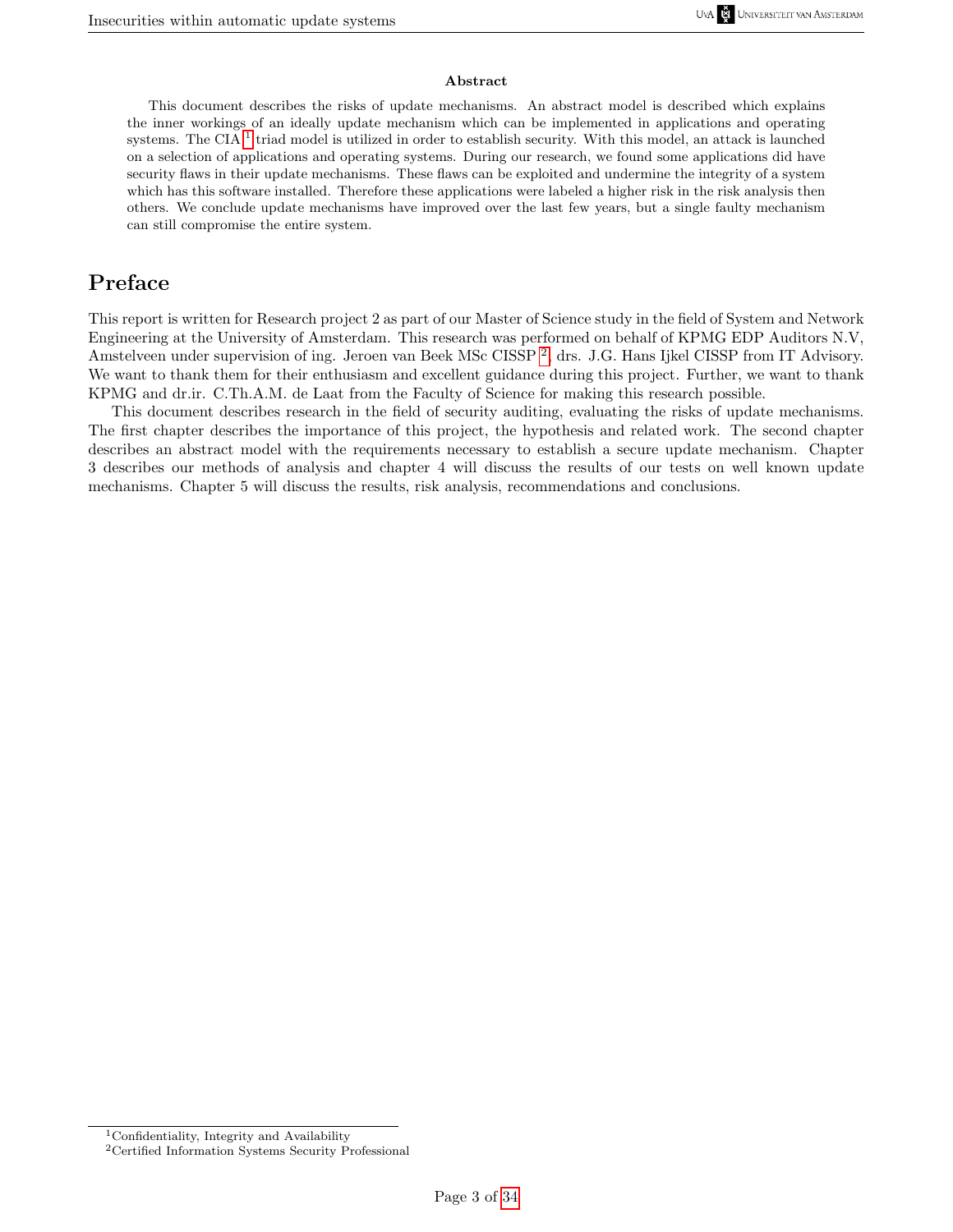# <span id="page-3-0"></span>1 Introduction

Patch management used to be a difficult and error prone task. Patches were distributed on storage devices and manually applied on each machine. These routines made patching a slow and risky process. Wrongly applied patches cause mean failure of one of the core processes within an organization. But with the rise of the software industry this all changed. Developers started releasing software packages on public mirrors to distribute patches to all customers. Patches are automatically applied by update systems which have the ability to periodically check, retrieve and install packages without user interaction. Almost all important widely used application or operating system incorporates an update mechanism.

#### <span id="page-3-1"></span>1.1 Hypothesis

Automatic update mechanisms despite their seeming convenience can also introduce security risks. If the update mechanism can be influenced in some way, malicious code might be executed on a system. It is easy to imagine what kind of consequences this might have to this system and maybe even the entire network. For instance, unauthorized access could be obtained through a faulty update mechanism and company data might be stolen. Therefore, keeping a system secure is vital, thus designing such a mechanism should be done careful.

In this research project we look at the security of these update mechanisms.

This leads to our main research question:

Which requirements are necessary for an update mechanism in order to operate safely and in which degree are current operating systems and applications vulnerable for update mechanism attacks?

We divide the research in two parts:

- abstract model which decribes how a security update mechanism should work.
- testing several commonly used applications and operating systems to see if the implementations adhere to the items as documented in our abstract model

#### <span id="page-3-2"></span>1.2 Related work and literature

Little research has been done on automatic update insecurities. The difficulties with regard to automatic update insecurities have however not been widely accepted and picked up. Exceptions to this are several authors [\[1,](#page-31-1) [2,](#page-31-2) [3,](#page-31-3) [4\]](#page-31-4) who documented currently known problems in update mechanisms. These authors mainly focus on insecurities within applications such as Mcafee virusscan, which for instance contained weaknesses in its update mechanism and others also proved to be vulnerable. The author of article [\[1\]](#page-31-1) pointed out that a significant amount of vendors have made progress in improving update mechanisms. Mcafee virusscan for example, has included authenticated binaries [\[1\]](#page-31-1) which greatly improved the security of the update mechanism. Nevertheless, the existing research does not adequately address important issues such as requirement to safely applying security updates and risk assessments.

#### <span id="page-3-3"></span>1.3 Scope, deliverables and planning

For this reasearch, we have applied the following research plan:

- Week 1 Literature review, define operating systems and applications to be tested.
- Week 2 Abstract model, requirements and security of update mechanisms.
- Week 3 Practical work, test models and vulnerability testing.
- Week 4 Risk analysis based on our findings, feedback report and presentation.

In order to meet the time schedule, we set some boundaries for this project by reviewing popular applications and operating systems:

| <b>Applications:</b> Mozilla Firefox 2.0 | <b>Operating systems:</b> Windows Vista |                             |
|------------------------------------------|-----------------------------------------|-----------------------------|
| Adobe Acrobat reader 8                   |                                         | Windows XP SP2              |
| Java Virtual Machine 1.5                 |                                         | CentOS 5 Yum (Redhat based) |
| Command & Conquer 3                      |                                         | Gentoo Portage              |
|                                          |                                         | Debian APT 0.6              |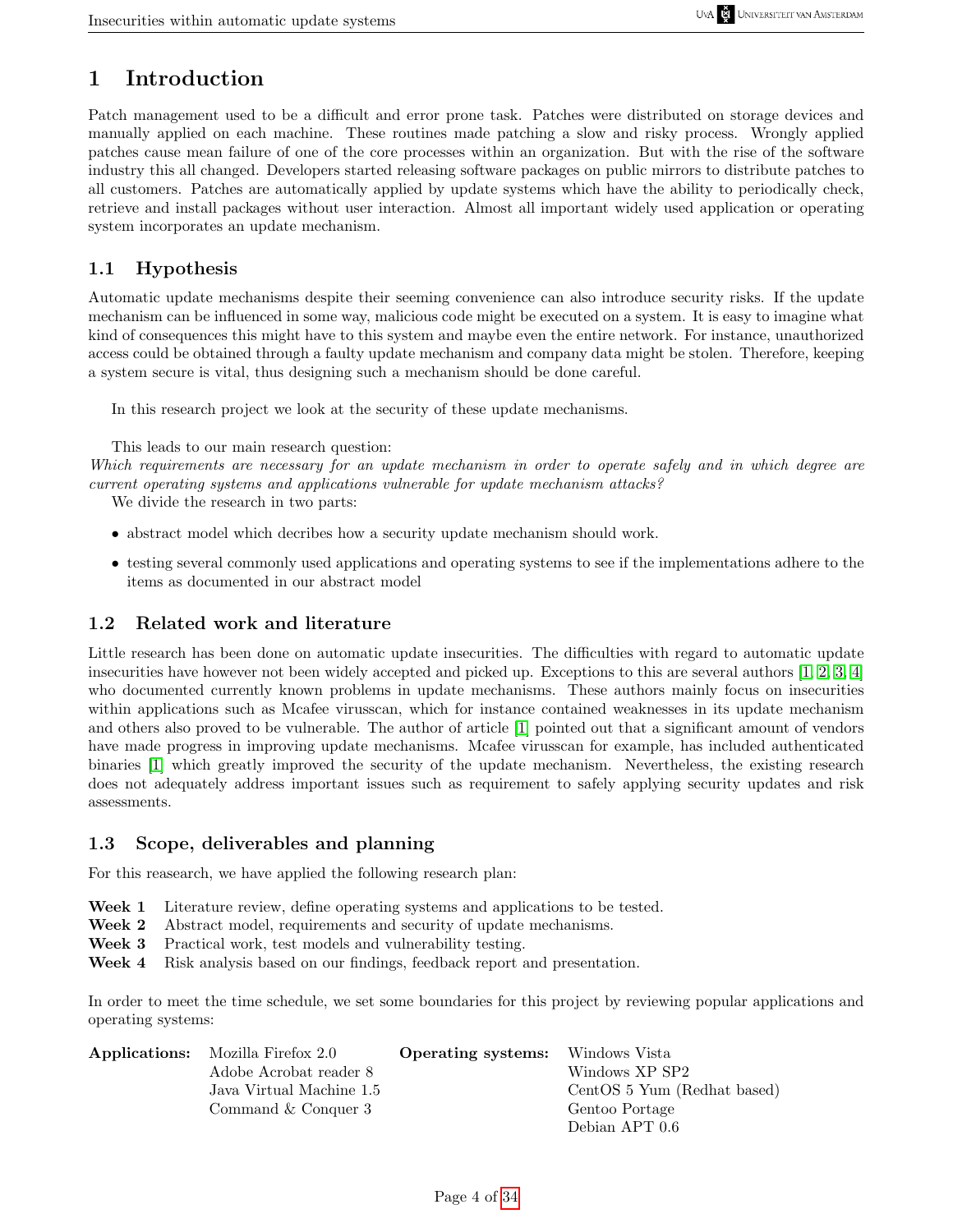# <span id="page-4-0"></span>2 Abstract model for automatic update systems

## <span id="page-4-1"></span>2.1 Introduction

As part of the application security, an update mechanism must also be secure enough to ensure safe patching. Designing an update mechanism which is secure can be a difficult task. Therefore, it is important each designed mechanism is confronted with a model to evaluate the security. There are certain quality demands which must be met. According to ISO 9126-1 on software quality, all software including update systems are bound to certain quality demands. The ISO model describes several characteristics which can be used to ensure software quality. We can summarize these items into the following criteria:

- Functionality requires that software operates according to the implied needs. Update mechanisms in general must be accurate, interoperate with other software and compliant to standards.
- Reliability The process of updating must be reliable and fault-tolerant. If patching has certain side effects, the administrator must be able to fallback to a previous situation without affecting other applications or performance. The development of update packages should be accompanied by thorough testing as they can have a great impact on a system.
- Usability Applying an update should be easy for normal users in a time efficient manner. Farms of repository servers must easily be administered. The release cycle of security updates should be short.
- Efficiency handles the performance under different conditions and effective use of time and system resources.
- Maintainability describes the needs for changeability, testability and stability. Automated package generation and tight version and access control must be integrated and collaborate with package management systems.

Portability requires easy adaptation of software and migration to other environments.

#### <span id="page-4-2"></span>2.1.1 CIA triad

For this project, we mainly focus on the security aspect which is a sub-characteristic of functionality in the ISO model. To ensure security we identify three demands which are also known as the widely known CIA triad: Integrity, Confidentiality and Availability.



Figure 1: CIA triad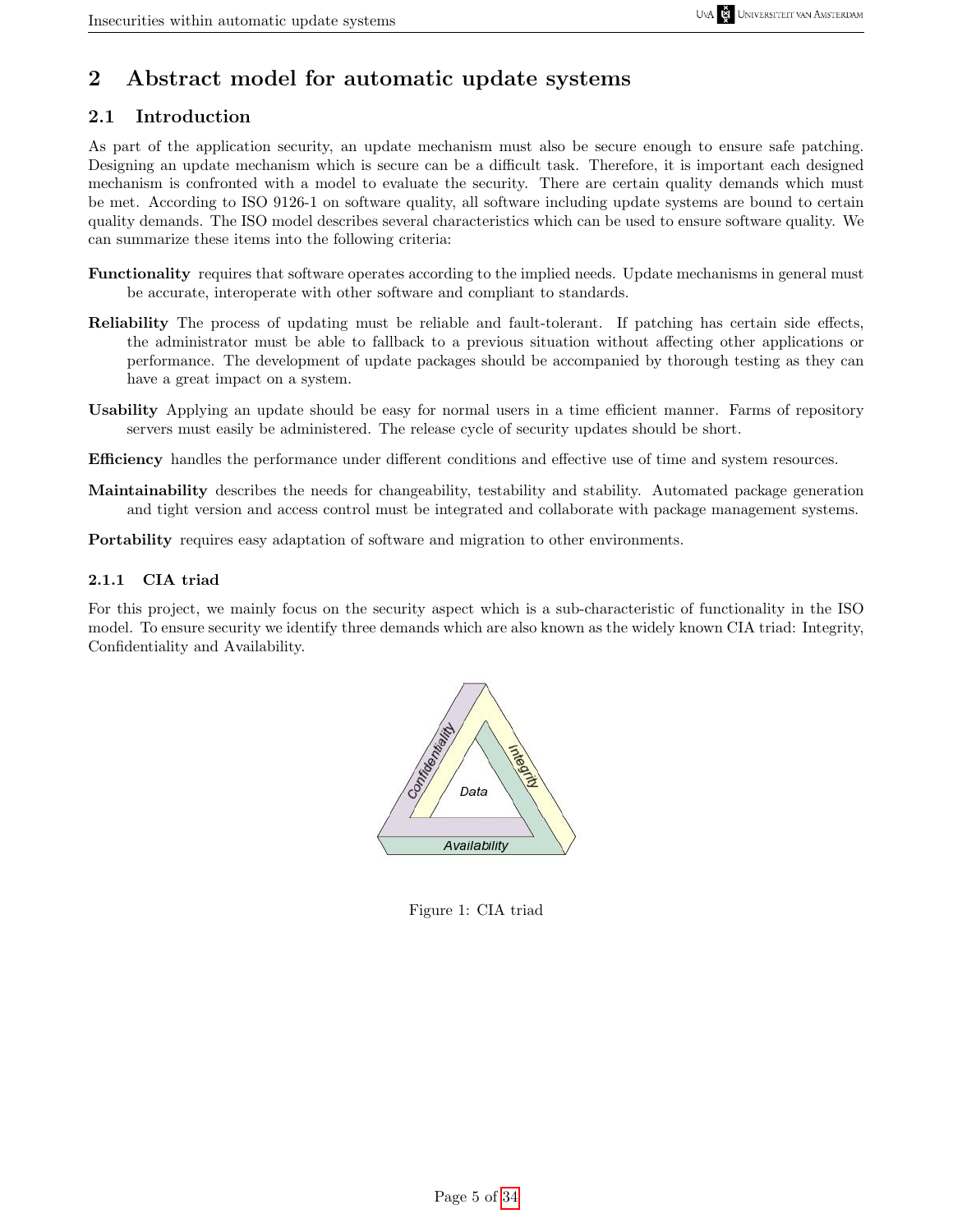In order to translate this model to the security update mechanism, the following model is established:



Figure 2: Retrieving updates from a repository

## <span id="page-5-0"></span>2.2 Confidentiality

## <span id="page-5-1"></span>2.2.1 Introduction

Confidentiality is an import criterion for security. It is of importance that the provider and the user are the only parties involved in the update procedure. It is considered to be a threat when confidentiality is compromised, first because a possible attacker might capture an update transfer and discover the internal workings of the update mechanism. This concept is known as sniffing. By keeping confidentiality you can prevent eavesdropping.

Another reason why a user wouldn't want anyone to monitor the update process is privacy. Privacy sensitive information like application types, versions and other plain data should not be known to a possible attacker. This knowledge can be abused in case of a vulnerability in a specific version of a program.

#### <span id="page-5-2"></span>2.2.2 Theoretical solutions

A typical solution to ensure confidentiality and privacy is to encrypt transmitted data. Users want to make sure the transfer of the update package is done encrypted and no one is able to read its contents.

#### <span id="page-5-3"></span>2.2.3 Implementation

A widely known implementation in preventing sniffing and data tampering and provide server authentication is to use SSL version 3 (Netscape). The most recent version of this approach is TLS version 1 (RFC 2246) released by the IETF. SSL and TLS are encrypted protocols to provide secure communication. The transactions are asymmetric, leaving the client anonymous. TLS is deployed by many leading financial institutions who consider security as their top priority and proven to be secure.

#### <span id="page-5-4"></span>2.2.4 Conclusion

The best way to ensure confidentiality is by using TSL encryption.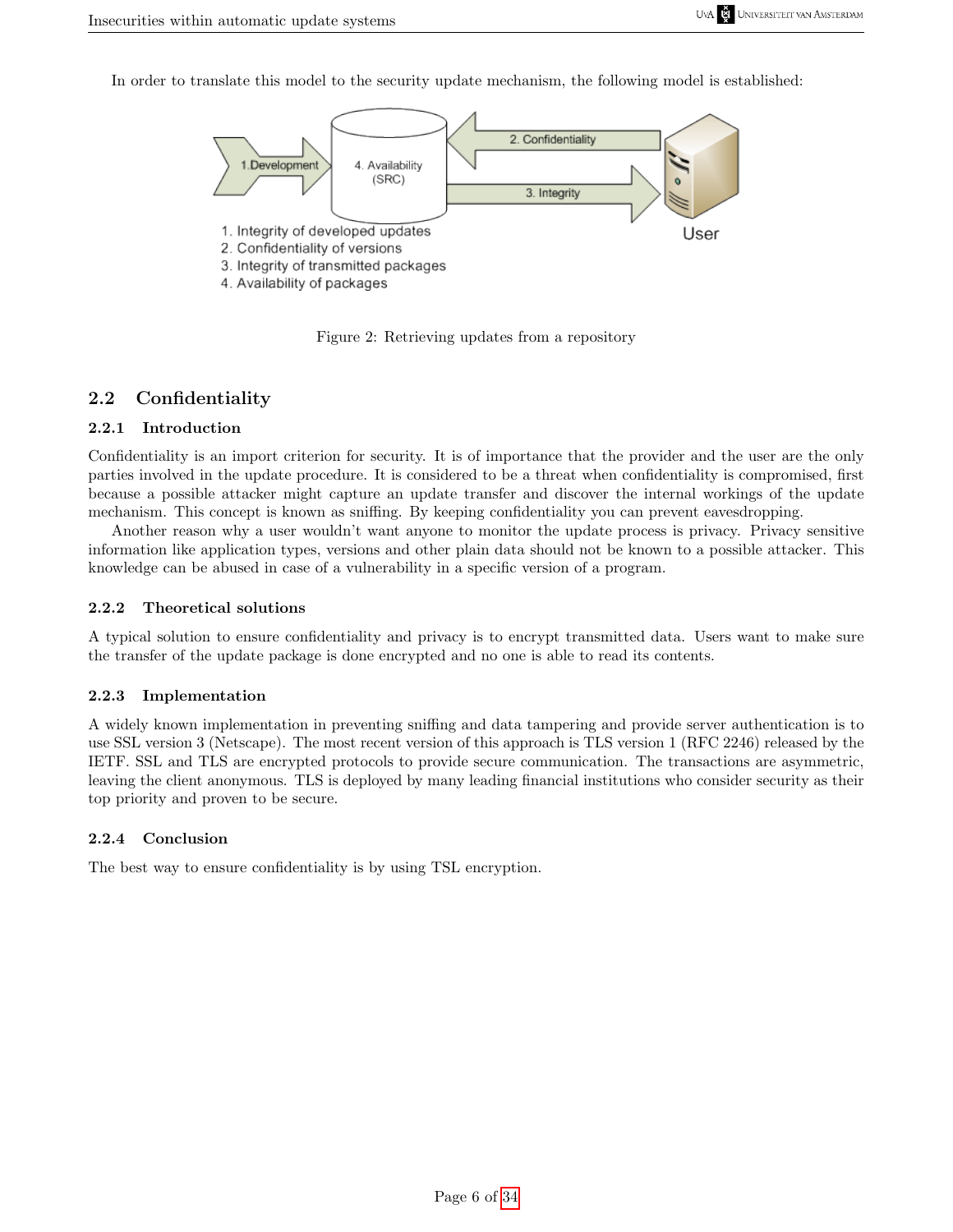## <span id="page-6-0"></span>2.3 Integrity

#### <span id="page-6-1"></span>2.3.1 Introduction

For this research, we understand by integrity[\[32\]](#page-32-0):

reassurance to the recipient that the message has not been altered since it was transmitted by the sender.

Integrity refers to the validity of data. Validity might be impaired by transmission faults and alteration of the contents by attackers.

Transmission faults The underlying data and network layer protocols provide limited protection of transmission. They for instance apply handshaking and error correction. However, package corruption might still occur and might have impact on the target environment or application itself. Damaged or corrupted binary update packages might not be applied because it cannot be decompressed or executed. This can cause unpredictable situations.

Unauthorized alteration of contents Sources of update packages should also be checked if they contain valid data. Altering a source and its packages by an attacker, can render a system vulnerable if there is not an integrity check of the source in place. Developers should be prevented from injecting malicious code into update packages. A corrupt developer with bad intentions becomes a threat when he can inject code without it being checked. Another dangerous risk is man-in-the-middle attacks which are described in chapter 3. Man-in-the-middle attacks can be used to alter the contents of an update package during transmission.

### <span id="page-6-2"></span>2.3.2 Theoretical solutions

To address these potential risks, the following solutions can be suggested.

Checksums is a form of error detection or correction (redundancy check) to prevent corruption of the original message. Parity checking is the simplest redundancy check available, but there are more efficient algorithms like CRC that not only store the sum of bytes, but also the position in the data stream. Cyclic redundancy checks (CRC) are primarily used to ensure a file is transferred intact. The algorithm takes a string or a file as input and produces a fixed length output value. CRC only ensures error correction and detection and prevents data corruption. CRC cannot be used as a security measure because the algorithm is easily circumvented.

Hashing algorithms A hash is a digital fingerprint or hash sum of a file, which is derived from a one way mathematical algorithm. From this hashing process, a sum is produced in a fixed length depending on the algorithm used. The better the hash algorithm, the more difficult it is to find a second file, which produces the exact same sum. Hashing or so called message digest only provides error detection and integrity of the files. Hashing alone does not provide authenticity.

Digital signatures Digital signatures must be used to authenticate the source of any update package. These are created by an asymmetric public key pair and a hash algorithm like SHA2 (RFC 4634) or MD5 (RFC 1321) to hash the package and create a message digest. The message digest can only be used to check the integrity of the package and prevents data corruption. A digital signature is made by encrypting the message digest with a private key and appending the signature to the package.

Web of trust Decryption using the public key and comparing hashes does not necessarily authenticate since both keys and the digest can be generated by a malicious attacker. For this reason it is necessary that a third party like a group of colleagues or a certificate authority center signs the public key. The key becomes a certificate when it contains information about its source and is signed by a trusted third party (Verisign, CAcert). The role of a trusted third party is usually the company in case of proprietary software.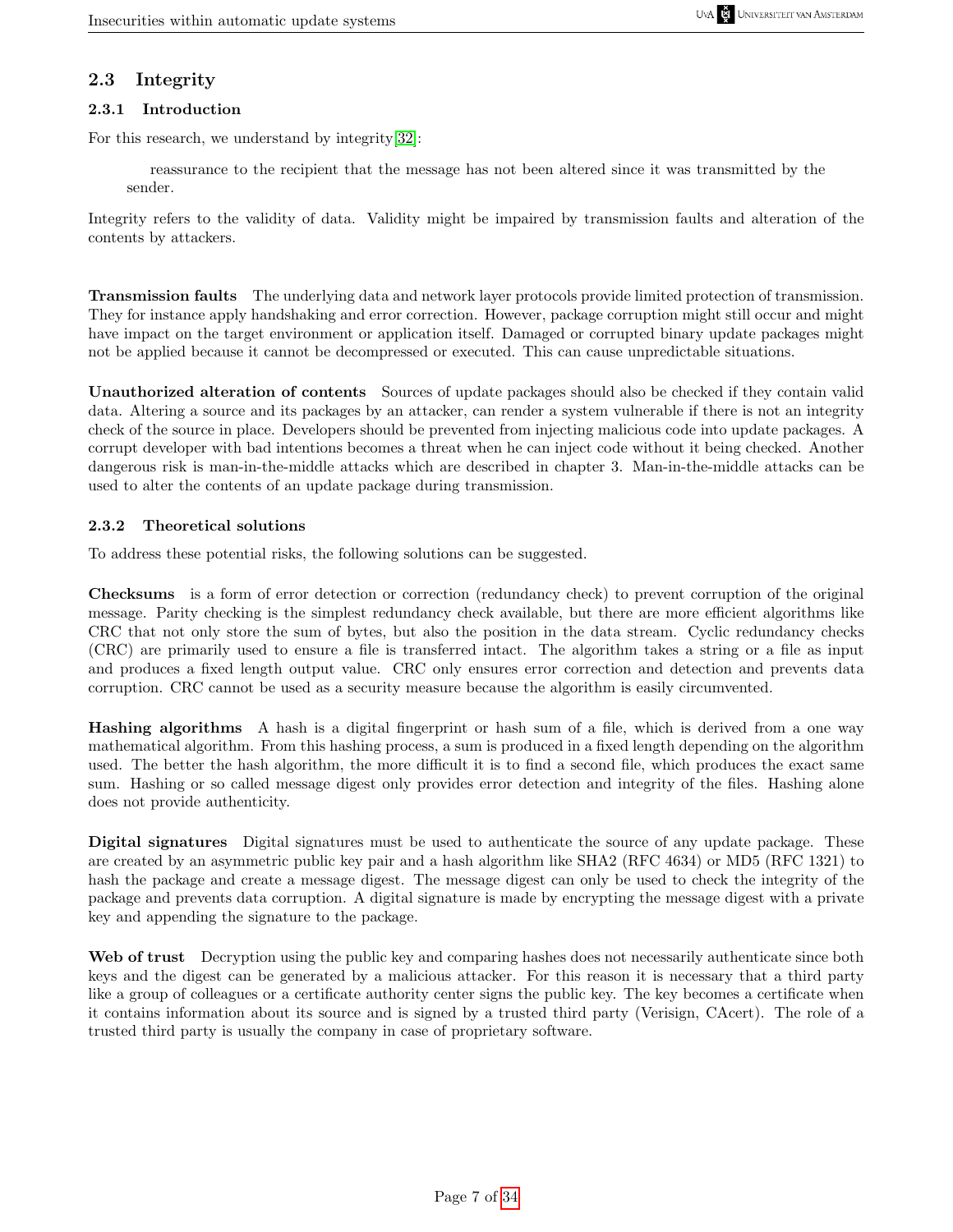### <span id="page-7-0"></span>2.3.3 Implementation

Theoretical concepts named in the previous paragraph maybe theoretically sound, but in most cases present flaws in wrongful implementations.

Auditing packages Before a package reaches the stable tree it should be well audited on security flaws. Thoroughly testing is imperative, since even one line of code can make a system vulnerable. Especially in a distributed environment where every potential developer can contribute source code, reviewing, testing and qualifying packages on payload very important. Although part of these security assessments can be done automatically, some Trojans and viruses can only be found by manually reviewing the code. We recommend updating packages from trusted mirrors, because installation often need root privileges. Packages from untrusted mirrors with or without self signed certificates might compromise the local system.

Public key infrastructures The best way to secure an update session is to use a form of public key infrastructure (PKI). This can be a form of PGP (RFC 1991) (Pretty good privacy) that relies on signed public keys. Digital (public) certificates must be signed by a independent and trusted third party to ensure validity. Therefore, most organizations use a release-signing key to sign every release file of official packages. From there, an encrypted and safe update session can be performed automatically. Embedding GPG is feasible if development is centralized [\[6\]](#page-31-5), because it requires one release key. Distributed development however brings other challenges. In a distributed community developers have their own maintainer keys. Downloading packages requires not only to check the signature but also to check the origin of the key.

Conclusion The best way to ensure integrity is making use of GnuPGP which is a hybrid combination of both symmetric and public key cryptography and based on GPG. The majority of Unix distributions already uses this technology, and combining the most recent version of GnuPGP with public key management and package auditing provides the integrity users need. GPG covers digital signatures and transmission faults as an integrated solution.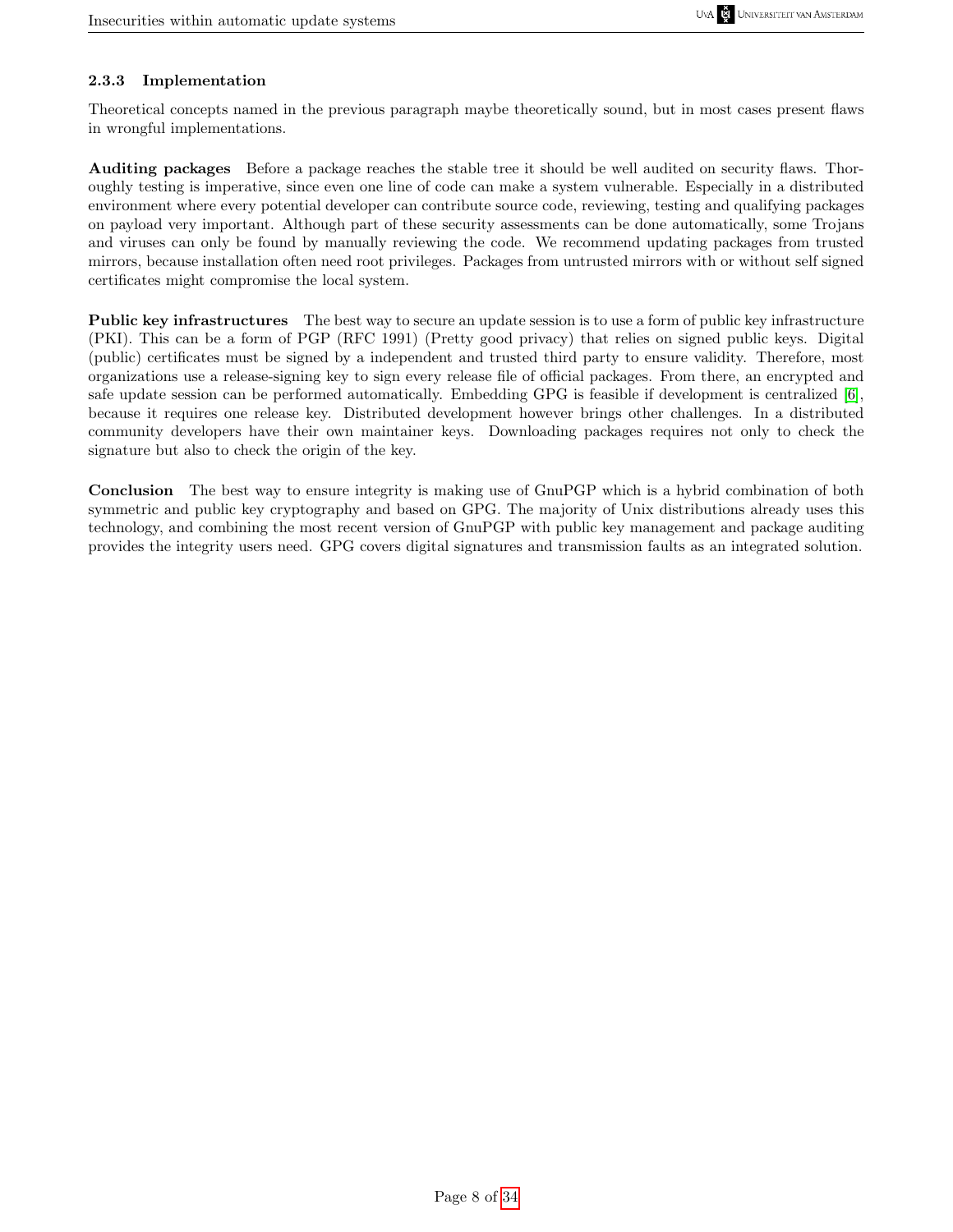## <span id="page-8-0"></span>2.4 Availability

### <span id="page-8-1"></span>2.4.1 Introduction

Making an update is one thing, making sure every system gets this update is another thing. Updates frequently fix security issues in programs. If a vulnerability is known, and the available patch not applied, the system is vulnerable for attackers. Therefore, updates should be easy to acquire. This also poses a threat. If an update mechanism can be influenced in not installing updates, the system will stay vulnerable. This threat originates from more than one direction. This can be done by attacking the update repository with a DoS attack, or preventing the client from accessing the repository. Attacking the repository itself is more effective as no system is able to perform an update, however this is hard to accomplish. The greater risk lies in a DNS spoofing attack on the client which is easier to perform and also makes the update server unreachable for this specific client.

### <span id="page-8-2"></span>2.4.2 Theoretical solutions

It is very difficult to defend against a DoS attack. If an update server is not reachable, it is difficult to see if the connection is intentionally blocked or the server is simply down. System administrators should always be aware of security updates and check their system if these updates are downloaded and installed. If not, they should contact the distributor if there is a problem. User interaction still remains the best solution for this problem.

Distributed mirrors Update mirrors should be spread globally among countries and not be dependent from a central location. This reduces the chance an update cannot be installed because the update server is unavailable.

Distributed transmission Repositories will endure a peak usage during a release of a system critical component like a service pack or kernel release. During this time the speed of updating decreases dramatically leaving the clients waiting on a critical update. The article Large Scale Update Distribution with BitTorrent describes a proposal to integrate the Bittorrent file transfer technology into the existing package distribution systems. This reduces bandwidth usage and improves security because packets are widespread between peers. Therefore it will be more difficult to insert malicious code.

Conclusion It is very difficult to defend against an availability attack. There is not a single solution which solves this issue, but all of the described methods contribute in defending against these risks.

## <span id="page-8-3"></span>2.5 Overall Conclusion

In this chapter we have presented several requirements for the issues of confidentiality, integrity and availability. From this we are able to reveal the demands for a workable and secure update system summarizing the following requirements:

- Auditing of packages by independent and trusted third party and public key management.
- TSL encryption to enforce confidentiality
- A public key system to authenticate sessions, signed packages for validity and integrity.
- It should not be possible to override the system and install unverified packages.
- Update system with a short release cycle.
- Repository mirrors distributed among countries, support for all parties and competitors.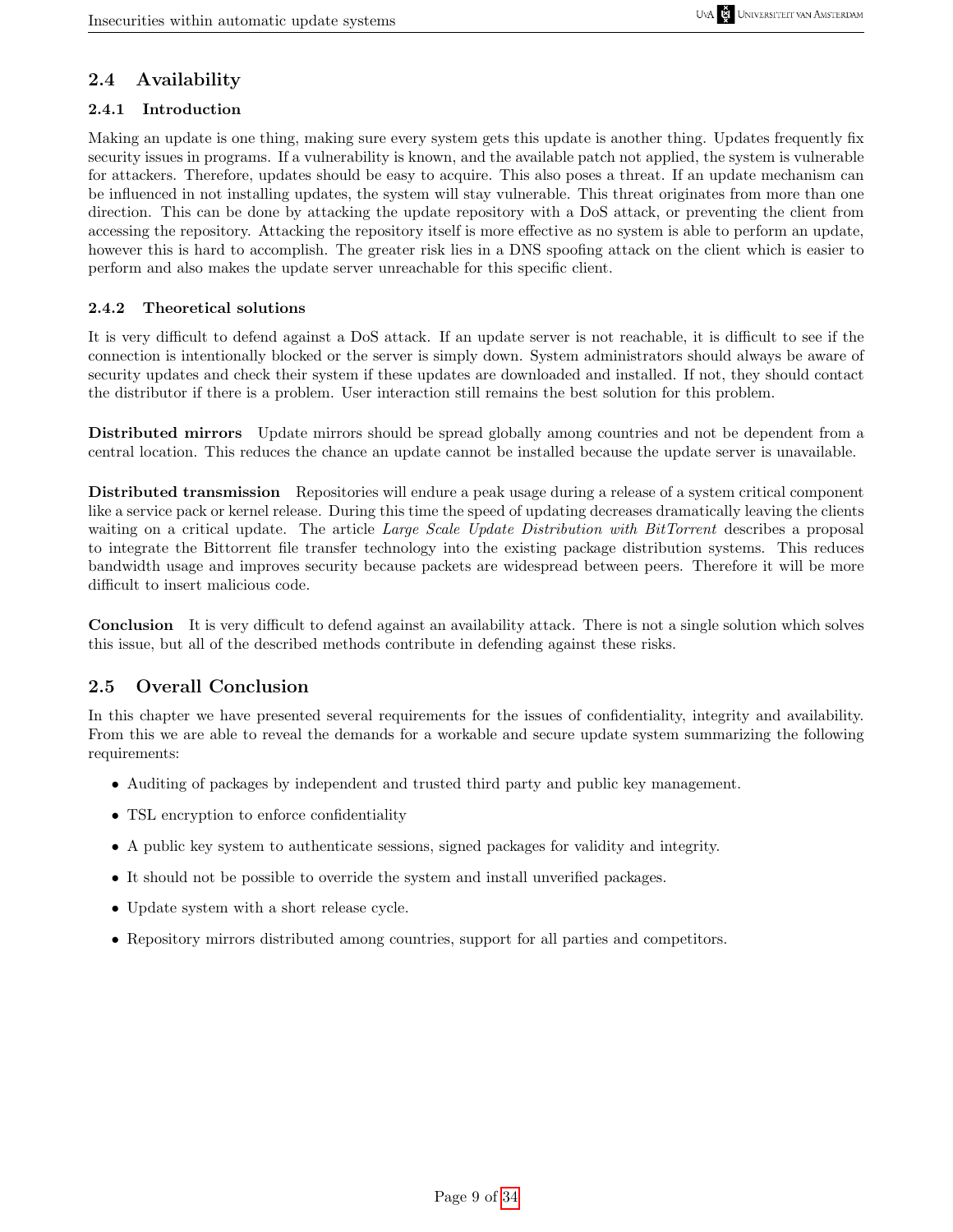# <span id="page-9-0"></span>3 Method of analysis

Introduction To analyse in which way the chosen applications and operating systems correspond to the abstract model, an method must be defined. This method can be used to attack the programs. The purpose of this method is to discover the flaws and security weaknesses in the update mechanisms. After the attack a conclusion can be made about the security of the mechanism and how this can be exploited.



Figure 3: Paths of attack flowchart

Attack paths First we will describe the methodical ways in which an update mechanism can be attacked. The flowchart diagram above is slightly related to attack trees [\[22\]](#page-31-6) to visualize these attack possibilities. The model describes that the attacker first need access to the (sub)network of the target system in able to eavesdrop the data connection. This access can be realized by cracking wireless access, for example a simple WEP connection or by tapping a physical link. Once the attacker is able to sniff, the attacker can also modify and manipulate packets in the data stream. If the connection is not encrypted using SSL, the attacker is able to obtain binaries and spoof sessions using DNS man-in-the-middle (MiM) attacks etcetera. If there is SSL encryption in place, this becomes a lot harder but not impossible. The success factor of a MIM attack depends on the use of signature checking using certificates (x509) or public keys (GPG). If there is no signature at all and no form of user intervention, the attacker in person is in; meaning that the target system can execute arbitrary code. Other attack vectors are also visualized, like poisoning update mirrors with trojanned packages or using any weakness (exploit) in the system itself.

According to the described model above, we execute the following path:

- Sniffing to discover the workings
- If there is an encryption layer, try to bypass it.
- Analyse packet information
- Try to discover an attack vector like DNS spoofing
- Upload and execute malicious code if possible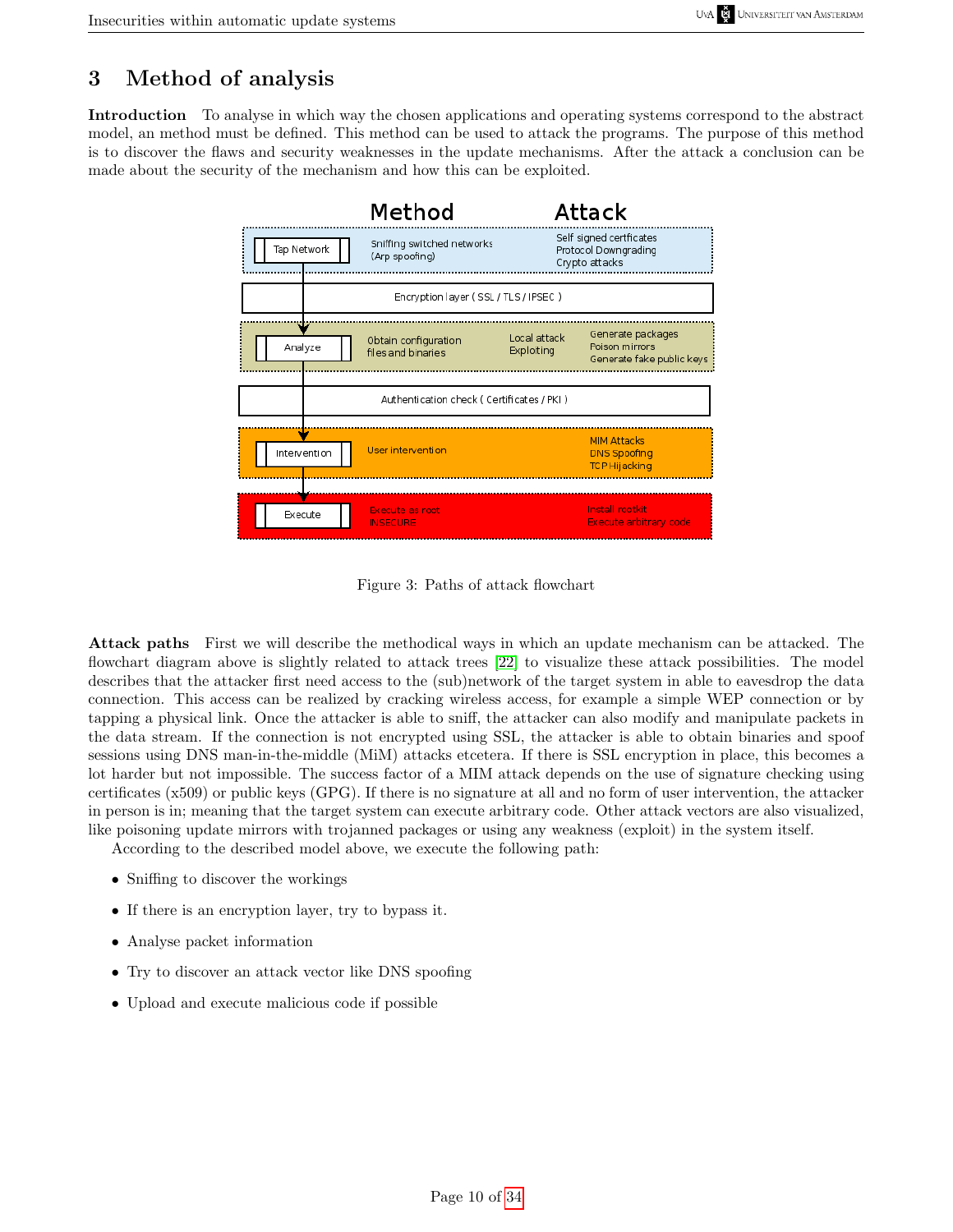## <span id="page-10-0"></span>3.1 Summary of attacks

### <span id="page-10-1"></span>3.1.1 Confidentiality

Sniffing is a technique to intercept, log and analyse data streams on a network segment. Confidentiality is compromised when data is intercepted to obtain sensitive information, depending on encryption methods in use. Sniffing can be used for a variety of useful purposes, but in our case an attacker might derive how update systems work. Network protocols can be reverse engineered, passwords can be collected and communication can be debugged. To receive all traffic, the network interface is set to promiscuous mode.

Sniffing switched networks Normally when a system is connected to a switch, it only receives data which is meant for its network address. In order to capture all data from all systems on a network, the attacker can use a technique called ARP spoofing [4](#page-10-2) [\[27\]](#page-32-1) [\[28\]](#page-32-2). Each switch has an ARP cache which contains information about who is connected to which port. By poisoning this cache, the attacker can claim himself as default gateway. With promiscuous mode enabled and ARP spoofing the attacker can capture all the data from the internal network.



### <span id="page-10-2"></span>Figure 4: Arp spoofing

Social engineering is a serious security risk because it attacks the only component of a system that cannot be secured by firewalls and anti-virus software: the human brain. Social engineering is a collection of techniques to manipulate people to retrieve confidential information or computer access. Concerning update systems, it involves distributing trojanned media or convince users to install arbitrary software. Users should be aware of the software or updates that are installed on their system.

DNS spoofing DNS spoofing (described in the next section) can be used to eavesdrop on update mechanisms by leading the data transport through the attackers system.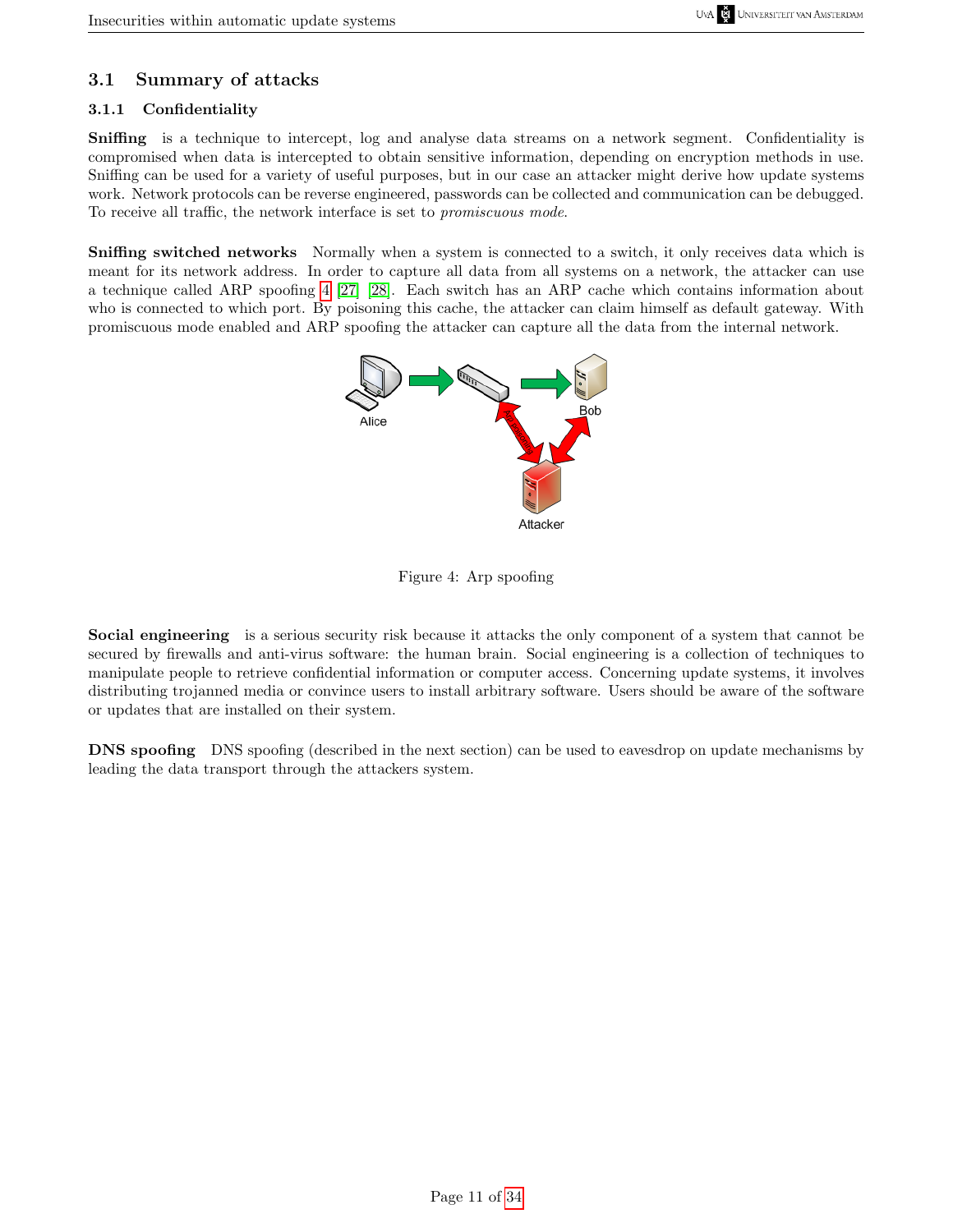#### <span id="page-11-0"></span>3.1.2 Integrity

DNS Spoofing Most communication start by resolving IP addresses. This way an update server can change from IP address while still remain reachable for all its updateable applications. However, the DNS implementation is not without its flaws. As described in [\[23\]](#page-31-7) it is very easy to let and DNS name point to another IP address. (DNS Spoofing)



Figure 5: DNS spoofing

A way to test DNS spoofing is changing the hosts file on a local machine. By spoofing the DNS name, the attacker can redirect the update program to our own server and maybe even update the application with his own malicious code (Man-in-the-middle). The attacker stands between the system and update server. DNS spoofing can be a powerful attack method for hacking update mechanisms, if not all security demands are met.

TCP Hijacking TCP-connection hijacking is a form of MIM attack where a attacker can allow normal authentication between two hosts and seizes control over the connection. This can be done during a three way TCP handshake and in the middle of a established connection. It works by exploiting a desynchronized state in TCP communication so that both hosts will discard packets from each other. An attacker will then inject forged packets with correct sequence numbers with his own commands, known as a sequence number attack.



Figure 6: TCP Sequence number attacks

Uploading trojan packages Another scenario is to see if the attacker can affect existing update mirrors or upload own trojanned packages and patches. Especially open source development might be vulnerable for these types of attack because everybody can contribute their code.

#### <span id="page-11-1"></span>3.1.3 Availability

One way of exploiting might be preventing new updates to be downloaded or installed. This document will refer to this as denial of updates. If the attacker can trick the update mechanism that there are no new updates available, none will be installed. This can be accomplished by performing a DNS spoofing attack for instance. By pointing the update server DNS name to another location, the application will not be able to download patches. This can then be exploited if there is a bug in the application, which is updated and fixed in an update package the attacker just prevented from installing. A system administrator might notice the prevention of an update if he pays attention to the released updates by a software distributor, but normally it will go unnoticed. Possibilities are to prevent the system from updating, or crash the update mechanism itself.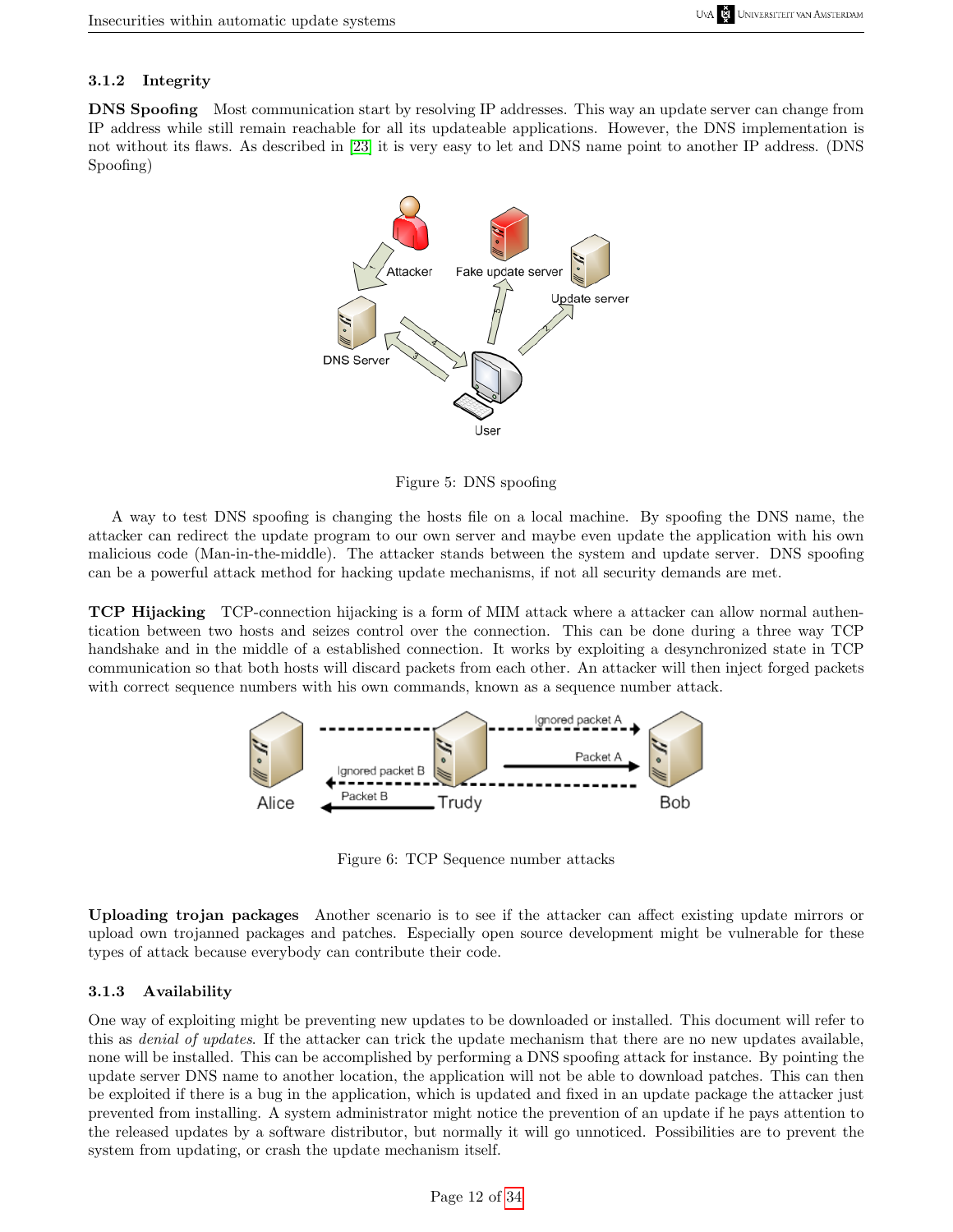## <span id="page-12-0"></span>3.2 Consequences

When an update mechanism is cracked and its precise internal workings are known, vulnerabilities can be exploited. These are two methods to use this knowledge.

Local attacks Local attacks can be seen as an attack from the inside using a low privileged user account. It is interesting to see if a local user can get root privileges on a system using update system characteristics, vulnerabilities or exploits. Misconfiguration or some shell scripts/temporary files can permit a user to gain a higher level of access.

Local exploits are mostly found due to misconfiguration or wrong file permissions/ownership, buffer overflows or race conditions. Buffer overflows are mostly found in update systems written in  $C++/C$  and some other languages where boundaries (stack, heap) are not checked. Another way is to exploit race conditions, vulnerabilities which only exist in a limited time-frame.

Gaining access If the attacker has successfully cracked the update mechanism, it might be possible to update the system or application with his own program. This way the attacker can gain access to the system and able to get full control. This is the ultimate goal the attacker want to achieve when hacking an update mechanism and has the largest impact on a system.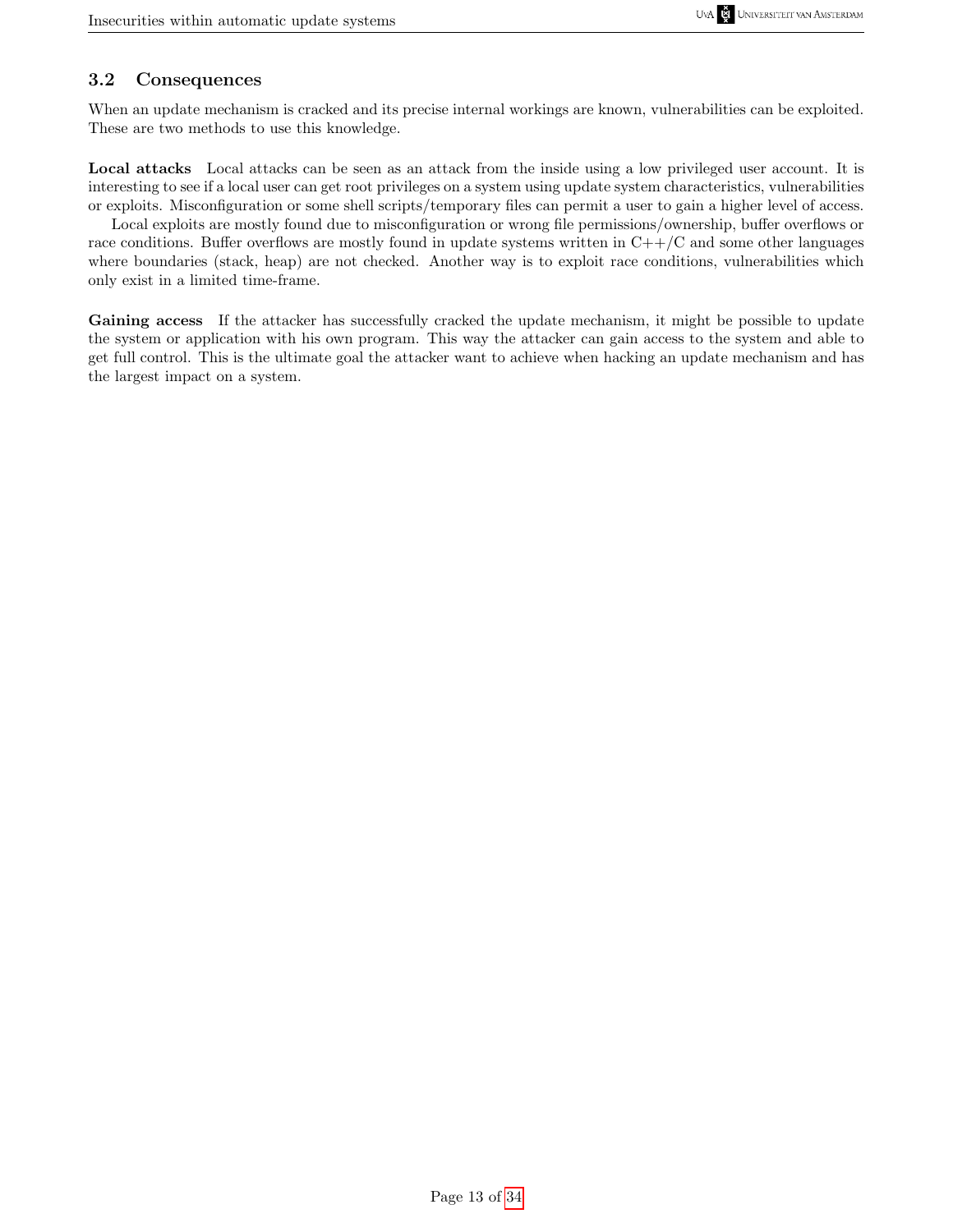# <span id="page-13-0"></span>4 Attacking in the field

## <span id="page-13-1"></span>4.1 Introduction and tools

The following utilities are used to launch several kinds of attacks on update mechanisms [3.](#page-9-0) The programs Wireshark and Paros are primary used for data gathering by sniffing data connections. Hashcalc is used to interpret various checksums and hashes used in proprietary update systems. Ettercap is the primary utility used for spoofing and denial of service attacks.

Wireshark is a widely know packet sniffer and protocol analyser for Unix and Windows platforms used to capture raw data from a network. It also contains a 'tcpdump' like console version named tshark. Early versions of Wireshark suffer from dozens of remotely exploitable security holes; so it's recommended to use the latest version. Wireshark has utilities to browse capture data, display filter language and view a reconstructed stream of a TCP session. It works by capturing packets through a library called libpcap. This library accesses the packets on the network through using packet socket mechanisms in the kernel.

Paros is a man-in-the-middle proxy server written in Java to monitor, log, capture, modify and resend HTTP(S) requests from client/server architectures. Paros listens on port HTTP port 8080, HTTPS port 8443 and uses it's own certificate to decrypt SSL communication. Paros is mostly used for vulnerability scanning, cookie manipulation or insufficient data validation by poisoning GET and POST variables. We use it to analyze HTTP(S) datastreams and modify requests, to see how update mechanisms react to MiM attacks.

HashCalc is a free Win32 based tool to compute multiple hashes, checksums and message authentication codes (HMAC) from files. We use it to identify applied hashing algorithms (MD2, MD4, MD5, SHA1, SHA2,SHA256, SHA384, SHA512) and checksums like CRC on update mechanisms. <http://www.slavasoft.com/hashcalc/index.htm>

Ettercap is one of the most versatile open source network sniffer, spoofer and logger for switched networks available. It has the ability filter and collect passwords and data from unencrypted protocols, filtering TCP/UDP payload, scanning ports, OS fingerprinting and launch all kinds of denial of service or MiM attacks. It also supports spoofing of HTTP(S) connections by using fake certificates. Ettercap comes with a plugin library by itself and has a both commandline as ncurses interface. Embedded are hooking plugins like H02 troll (ARP reply spoofing tool), dns spoof to intercept and spoof DNS queries and bashee to kill update sessions between two hosts. <http://ettercap.sourceforge.net/>

Dsniff is a alternative widely known collection of command line tools similar to Ettercap used for auditing and penetration testing. The passive sniffing tools are filesnarf, mailsnarf, urlsnarf (http requests) and webspy. Arpspoof, dnsspoof and macof are used to intercept layer 2 traffic and perform MiM attacks on the same network. SSHmit and Webmitm can be used for MiM attacks on SSH and HTTPS sessions.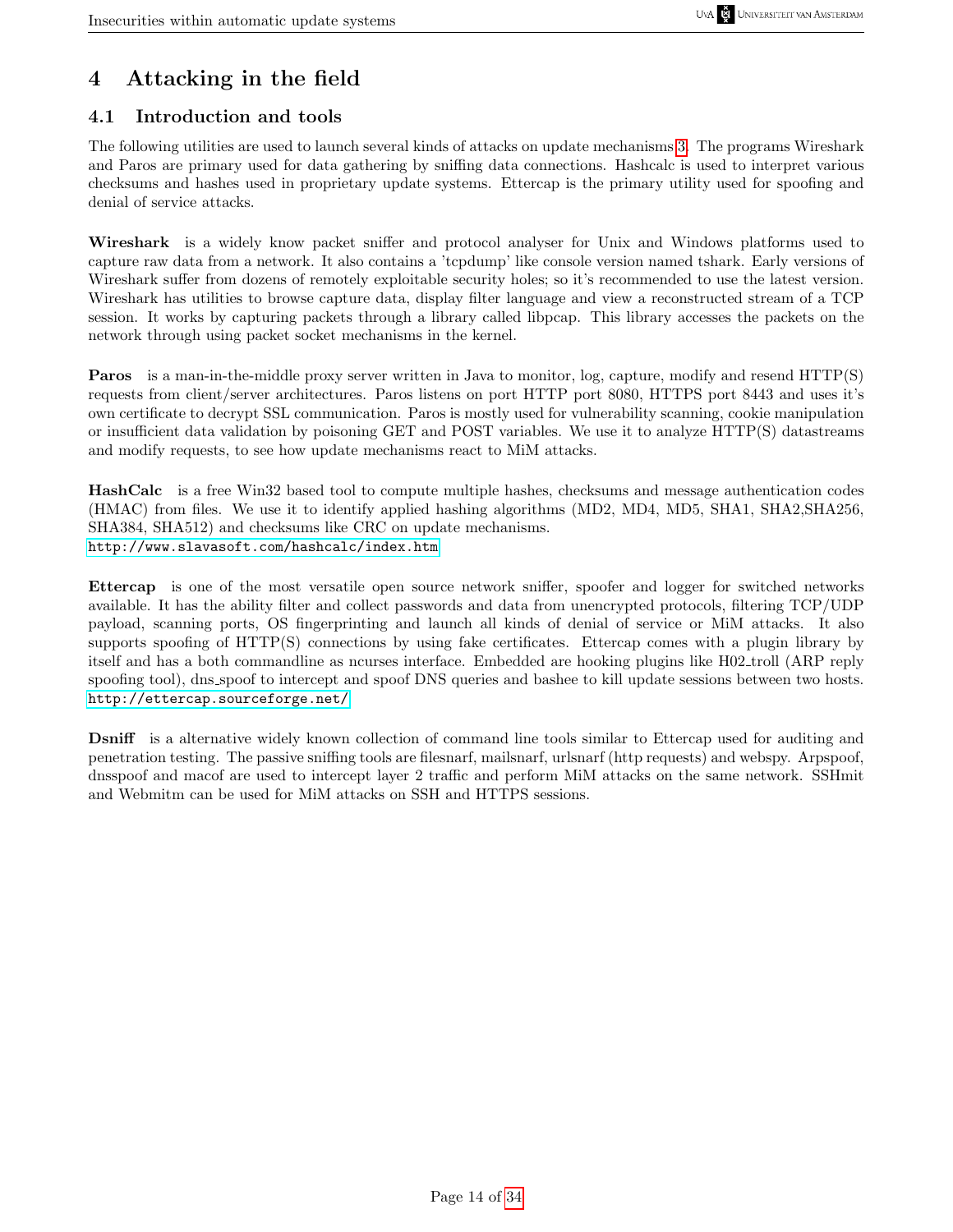## <span id="page-14-0"></span>4.2 Operating systems

### <span id="page-14-1"></span>4.2.1 Windows XP

Introduction Windows XP has two ways to keep the operating system up to date. One is through a website called Windows Update (currently version 6) and the other is a system program: automatic updates.

Security The Windows Update website uses an Active X control. While Windows Update is now considered reasonable secure, it still uses Active X. Active X is a programming interface, which has suffered from many security issues in the past. It remains to be seen if active X will be secure enough in the future to allow for safe updating.

The update request is done via HTTP [\[1\]](#page-31-1). After this, all communication is done trough TLS v1.0. As with Windows vista, Windows XP SP2 uses BITS download service to transfer the downloads. BITS service description:

Transfers data between clients and servers in the background. If BITS is disabled, features such as Windows Update will not work correctly.

The automatic update mechanism is similar to the website version, however it can only update recommended and important updates. It does not utilize Active X and therefore should be safer. It also retrieves its updates trough the BITS service and thus also utilizes TLS to retrieve its updates. BITS also ensures the integrity of the update binaries although it is unknown which algorithm is used.

According to earlier research [\[1\]](#page-31-1) the Windows Update mechanism uses authenticated binaries. It offers code signing based on X.509 certificates. This mechanism is used by the Windows update site and the automatic update feature.

Analysis Because the data was sent encrypted, passive sniffing did not reveal much about the update procedure. Only the first part of the communication process was visible.

Data about the user/computer is also sent to the Microsoft server which is visible in some parts of the following capture.

```
POST /windowsupdate/v6/redirect.asp?OS=5.1&Processor=x86&Lang=en&CurrentSite=6Live&SP=2&control=
5.8.0.2469&MUOptIn=true HTTP/1.1
Accept: */*
Accept-Language: nl
Referer: http://update.microsoft.com/windowsupdate/v6/default.aspx?ln=en-us
UA-CPU: x86
Accept-Encoding: gzip, deflate
User-Agent: Mozilla/4.0 (compatible; MSIE 7.0; Windows NT 5.1; InfoPath.2;
.NET CLR 2.0.50727; .NET CLR 3.0.04506.30)
Host: update.microsoft.com
Content-Length: 24
Connection: Keep-Alive
Cache-Control: no-cache
Cookie: MC1=GUID=b507dd66da72554abda577e33c2e618a&HASH=66dd&LV=20068&V=3;
 WT_FPC=id=145.97.218.233-3906765392.29804573:lv=1181510945796:ss=1181510945796;
 A=I&I=AxUFAAAAAAAMCQAADDPVVyFOIihL/E65o38FtA!!&CS=100azE301y19e0302113o03;
 MUID=AABA071F63FC424BA931E420221C0743; MSPartner2=
LogUser=fb524268-ee25-4044-bd8f-a4152bc299b3&RegUser=;
ANON=A=019373C1A72AEB918EF7BEF1FFFFFFFF&E=56c&W=d;
 NAP=V=1.5&E=512&C=wz72J1P8gIioBVE2nL5teIOhcqT5THUEnFySh88lHUkV01ij8TFfpA&W=d;
msresearch=1; WT_FPC=id=145.97.218.233-3906765392.29804573:lv=1181711764078:ss=1181711764078
   Just before the connection switches to TLS, the following data is received:
```
v6/windowsupdate/selfupdate/wuident.cab?0706191101 HTTP/1.1 Accept: \*/\* User-Agent: Windows-Update-Agent Host: update.microsoft.com \*\*\*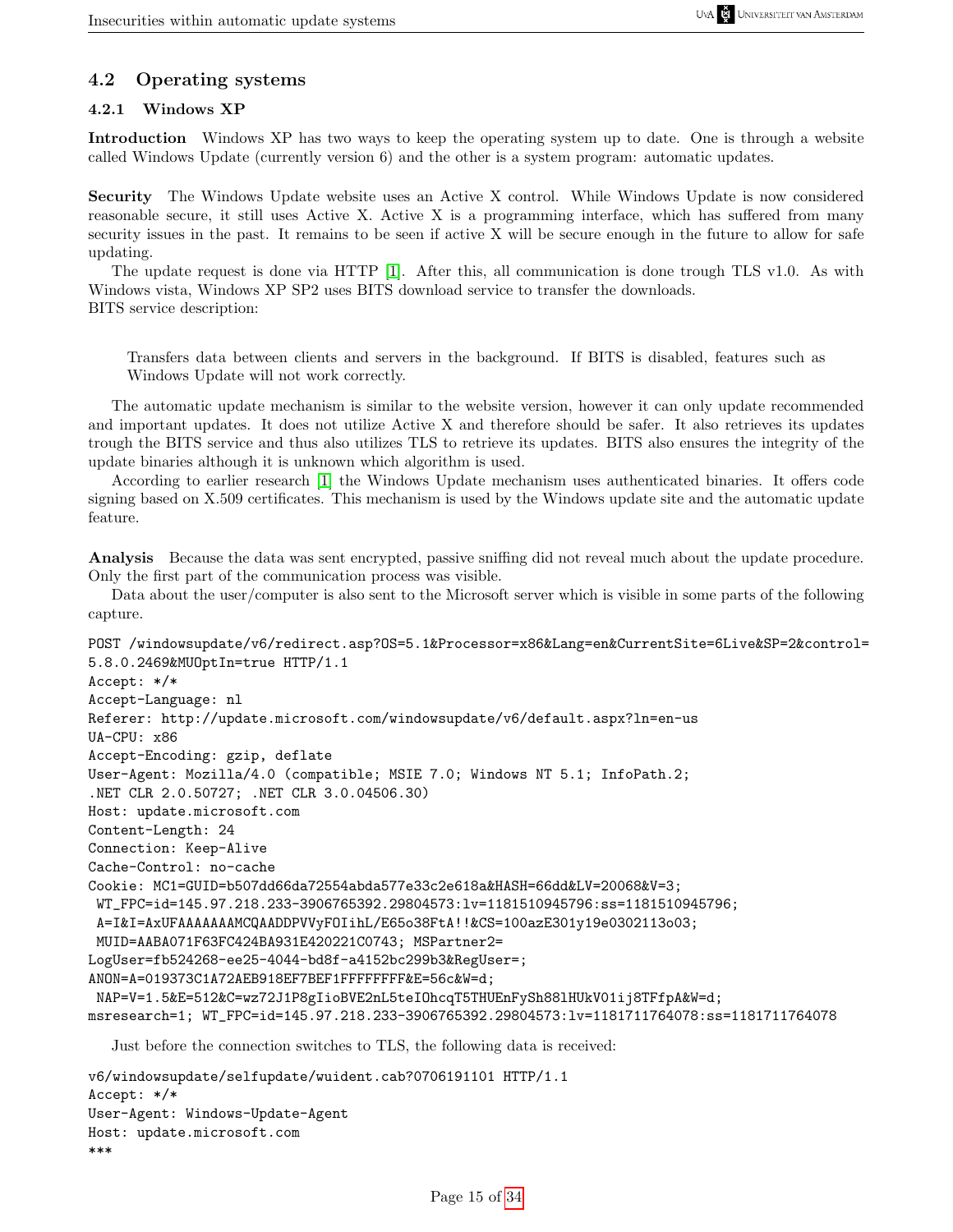We discovered this is sent before the TLS connection as the "BITS" service is activated. The TLS v1.0 connection is clearly visible in the Wireshark log:

```
⊕ Frame 150 (124 bytes on wire, 124 bytes captured)
E Ethernet II, Src: Intel_87:de:aa (00:90:27:87:de:aa), Dst: Cisco_54:8f:fc (00:05:5f:54:8f:fc)
⊞ Internet Protocol, Src: 145.97.218.245 (145.97.218.245), Dst: 65.55.184.253 (65.55.184.253)
⊟ Transmission Control Protocol, Src Port: 1961 (1961), Dst Port: https (443), Seq: 1, Ack: 1, Len: 70
    Source port: 1961 (1961)
    Destination port: https (443)
    Sequence number: 1 (relative sequence number)
    [Next sequence number: 71
                                 (relative sequence number)]
    Acknowledgement number: 1
                                 (relative ack number)
    Header length: 20 bytes
  ⊞ Flags: 0x18 (PSH, ACK)
   Window size: 65535
  E Checksum: 0x13ea [correct]
Secure Socket Layer
  E TLSv1 Record Layer: Handshake Protocol: Client Hello
      Content Type: Handshake (22)
      Version: TLS 1.0 (0x0301)
      Length: 65
    ⊞ Handshake Protocol: Client Hello
```
Figure 7: Windows Update uses TLS v1.0

From analyzing the wire capture we conclude the update mechanism works as follows:

- Request Windows Update page (only for windows update website)
- Send information about computer
- Receive directions for TLS connection
- Invoke TLS
- Receive update list
- Request updates
- Receive updates
- Check certificates
- Apply update

According to our findings, man-in-the-middle attacks cannot be used to successfully weaken the update mechanism security. This is because of the TLS encrypted connection, but also because of the update package signing which was also discovered in [\[1\]](#page-31-1). Confidentiality is ensured because of these security measures.

Automatic update checks periodically if there are new updates available. However, if the connection to the update server was not established in time, no warning is given to the user. If the update server is blocked from the system, it is possible to prevent a system from installing updates. The warning itself will still be visible though if a user invokes a manual update via the Windows update site. A warning is showed describing the server could not be reached. Also, the update servers are not geographically spread. The amount of update servers is limited and therefore availability cannot be guaranteed.

| Item                              | Findings                                                     |
|-----------------------------------|--------------------------------------------------------------|
| Integrity of developed updates    | unkown                                                       |
| Confidentiality of traffic        | yes, TLS $v1.0$                                              |
| Integrity of source repository    | authenticated source                                         |
| Integrity of transmitted packages | yes, BITS                                                    |
| Availability of updates           | centralized repositories, denial of update attack applicable |
| Attack successful                 | yes, partial                                                 |

Table 1: Summary of results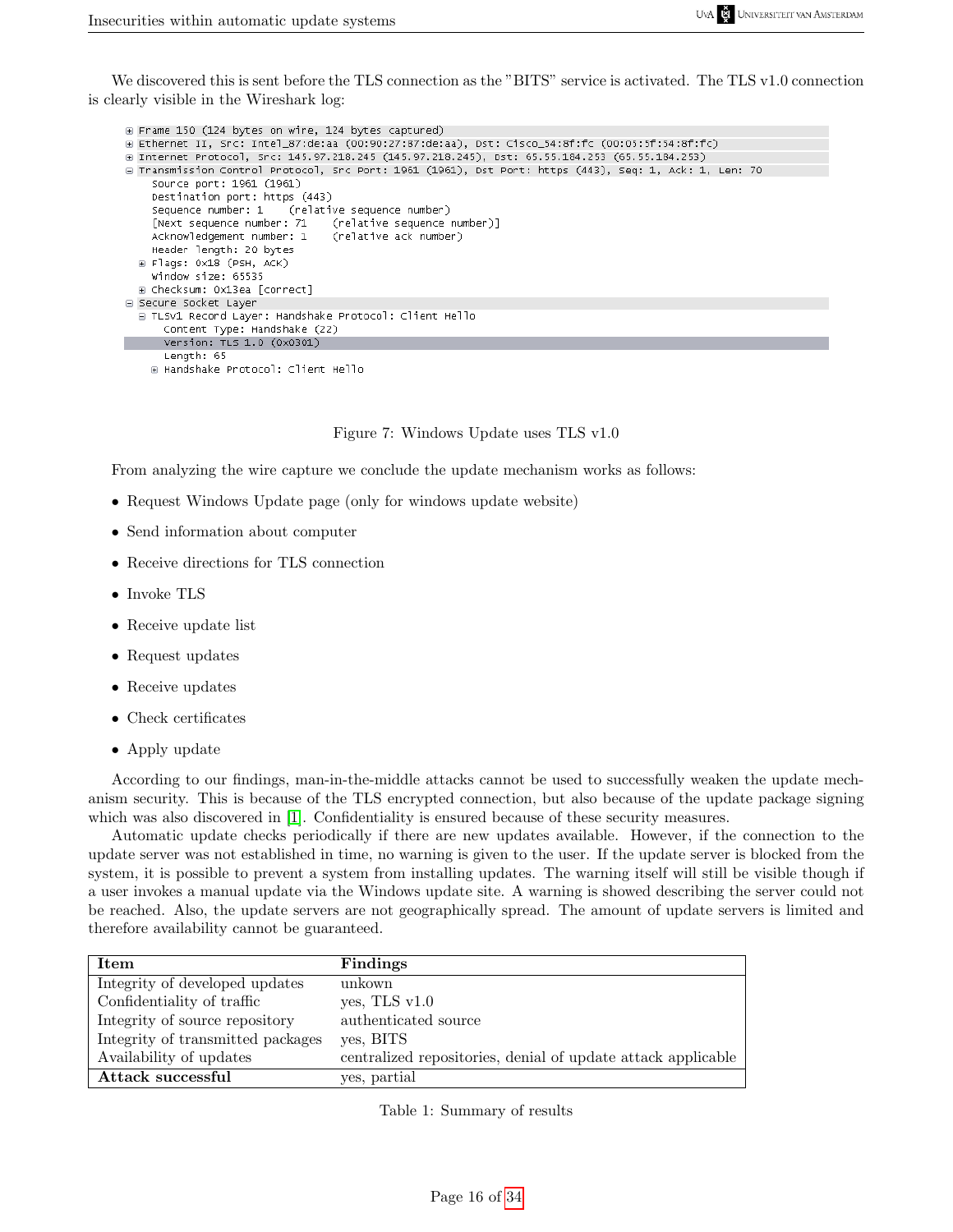#### <span id="page-16-0"></span>4.2.2 Windows Vista

Introduction Windows vista utilizes more or less the same update mechanism as Windows XP. The Windows Update website is replaced by an integrated update program within Windows Vista. Also, the automatic updates application is replaced by this single program and is also capable of scheduled automatic updates.

Security Because Windows Vista is also proprietary software, not much is known about the internal workings of the update mechanism. All information must be acquired by researching the protocol itself. Much information can be acquired from the knowledge we gathered on Windows XP as it uses the same Windows Update version.

Analysis From Wireshark we discovered Windows Vista uses like Windows XP an HTTP request to discover whether there are new updates available.

HEAD /v6/windowsupdate/redist/standalone/MUAuth.cab?0706131310 HTTP/1.1 Accept: \*/\* User-Agent: Windows-Update-Agent Host: download.windowsupdate.com Connection: Keep-Alive

The wireshark capture showed Vista also makes use of Windows Update version 6 which is the same as Windows XP. The following communications are encrypted through TLS v1.0 and can therefore not be monitored by Wireshark. This complicates the research on this protocol. Microsoft uses for Vista also its BITS service to download the updates from the update server [\[24\]](#page-32-3). BITS ensures the integrity of the update binary.

Windows Vista has by default Microsofts certificate [\[1\]](#page-31-1) installed and uses this to communicate secure with the windows update server. As with Windows XP, man-in-the-middle attacks like DNS spoofing and TCP hijacking will therefore not work. Confidentiality is ensured.

If the user only relies on scheduled automatic updates and the traffic to the Windows Update server is blocked, the mechanism can be prevented from installing updates by blocking the windows update server from the system. It does not present a warning to the user if an update attempt fails. Only if the user checks the update process he can discover if the update mechanism is being altered. As windows Vista uses the same update servers as windows XP, availability is also not ensured.

| <b>Item</b>                       | Findings                                                     |
|-----------------------------------|--------------------------------------------------------------|
| Integrity of developed updates    | unkown                                                       |
| Confidentiality of traffic        | yes, TLS $v1.0$                                              |
| Integrity of source repository    | authenticated source                                         |
| Integrity of transmitted packages | ves, BITS                                                    |
| Availability of updates           | centralized repositories, denial of update attack applicable |
| Attack successful                 | yes, partial                                                 |

Table 2: Summary of results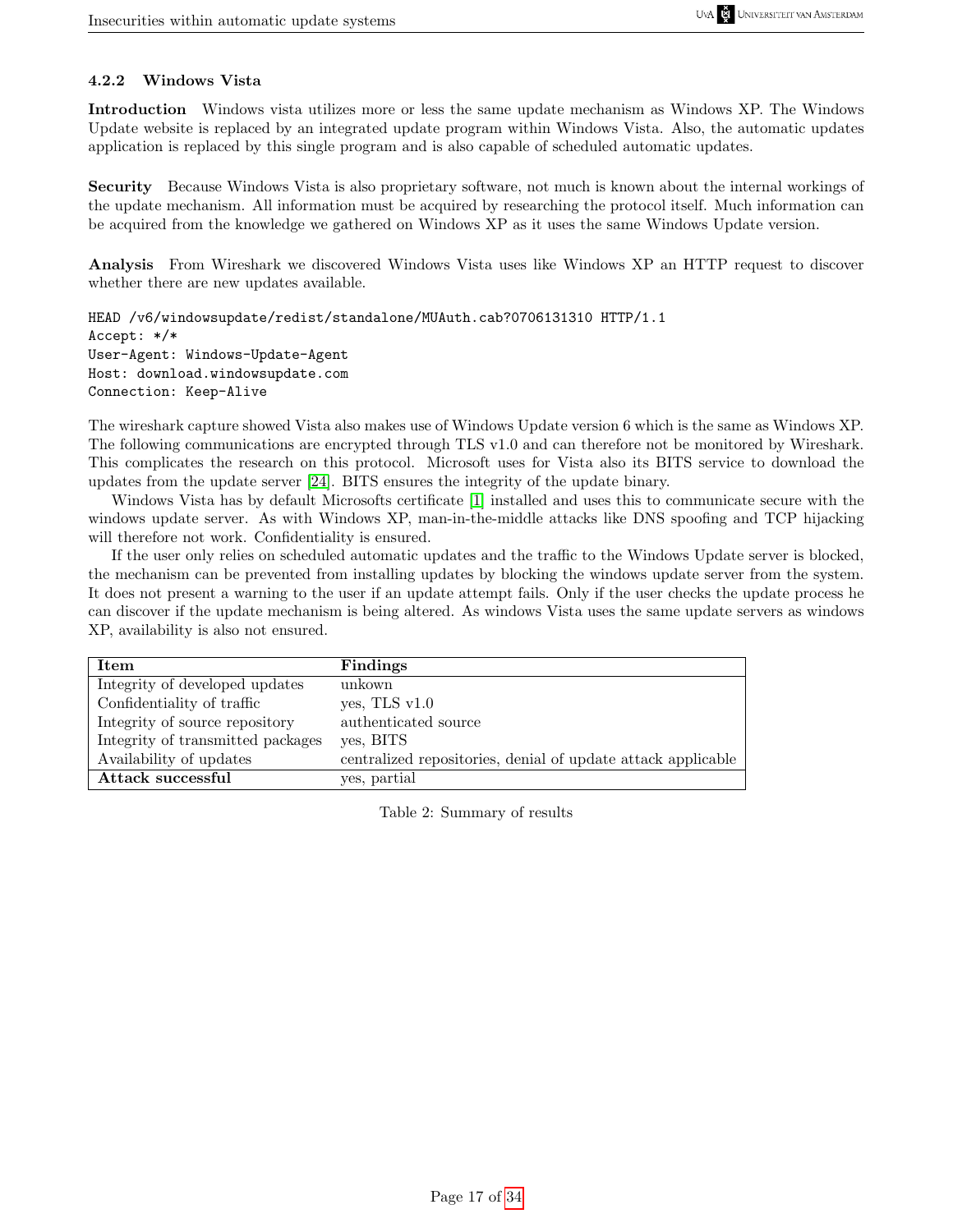#### <span id="page-17-0"></span>4.2.3 Redhat package manager

Introduction Redhat Enterprise Linux (RHEL) is one of the oldest and most widely deployed Linux distributions in the business market. The company Redhat, Inc committed seven years support after every Redhat release and offered certification programs, while the source code remained free. Distributing of RHEL is not permitted due to its trademark restrictions and several groups compiled their own forks. Scientific Linux is one of those Redhat based distributions used in academic environments. CentOS (Community ENTerprise Operating System) is the most popular one and offers full compatibility with RHEL.

Security All Redhat based distros use the Redhat Package Management format (RPM) to distribute packages and the Yellow dog Updater (YUM) to perform updates. YUM is developed at the Duke University [\[29\]](#page-32-4), written in Python and can handle both source RPM (SRPM) as binary packages. It replaces systems like URPMI and Up2date and has support for multiple repositories. However, dependency handling is not as sophisticated and error-prone as a system like APT (Advanced Packaging Tool), because RPM was never meant to resolve dependency issues. YUM relies on GPG (GNU Pretty Good Privacy) for host authentication and GPG signed binaries. GPG public keys are retrieved from the mirrors themselves using URL given in repository files.

```
#/etc/yum.repos.d/CentOS-Base.repo
[base]
name=CentOS-$releasever - Base
mirrorlist=http://mirrorlist.centos.org/?release=$releasever&arch=$basearch&repo=os
#baseurl=http://mirror.centos.org/centos/$releasever/os/$basearch/
gpgcheck=1
gpgkey=http://mirror.centos.org/centos/RPM-GPG-KEY-CentOS-5
```
Table 3: Basic YUM repository file

Analysis Retrieval of packages from remote packages is based on standard HTTP 1.1 GET requests. Those are obviously not encrypted, as shown in the Wireshark log below. YUM uses GPG for integrity and authenticity, therefore MiM attacks will not work.

```
DNS Standard query A ftp-stud.fht-esslingen.de
DNS Standard query response CNAME rhlx01.hs-esslingen.de A 129.143.116.10
TCP 52649 > http [SYN] Seq=0 Len=0 MSS=1460 TSV=585604 TSER=0 WS=7
TCP http > 52649 [SYN, ACK] Seq=0 Ack=1 Win=64240 Len=0 MSS=1460
TCP 52649 > http [ACK] Seq=1 Ack=1 Win=5840 Len=0
HTTP GET /pub/Mirrors/centos/5.0/updates/i386/RPMS/vim-X11-7.0.109-3.el5.3.i386.rpm HTTP/1.1
```
Table 4: Wireshark log YUM

YUM can use HTTP, FTP and NFS mirrors and supports failover so rpms can be safely delivered. It has control over different architectures like SPARC, i386 or AMD, and designed to facilitate distributive automatic updates. The YUM repositories are mirrored are maintained by using tool like rsync, which recursively copies all changes over a SSH encrypted channel. Keeping maintainer builds that way is like building a tree with several master repositories. The disadvantage is that one hacked server in this chain will crack every YUM server below the subtree, which can mean compromising hundreds of servers. One weak link in the chain might get found by distributing false GPG keys and backdoor packages. YUM and other packagers already have the capability to automatically retrieve public keys from the pgp.mit.edu or other keyservers. Clearly, those algorithms don't check the keys for trustworthy signs. We can conclude that that there is always a point in each design where everything is broken, regardless which security method is used.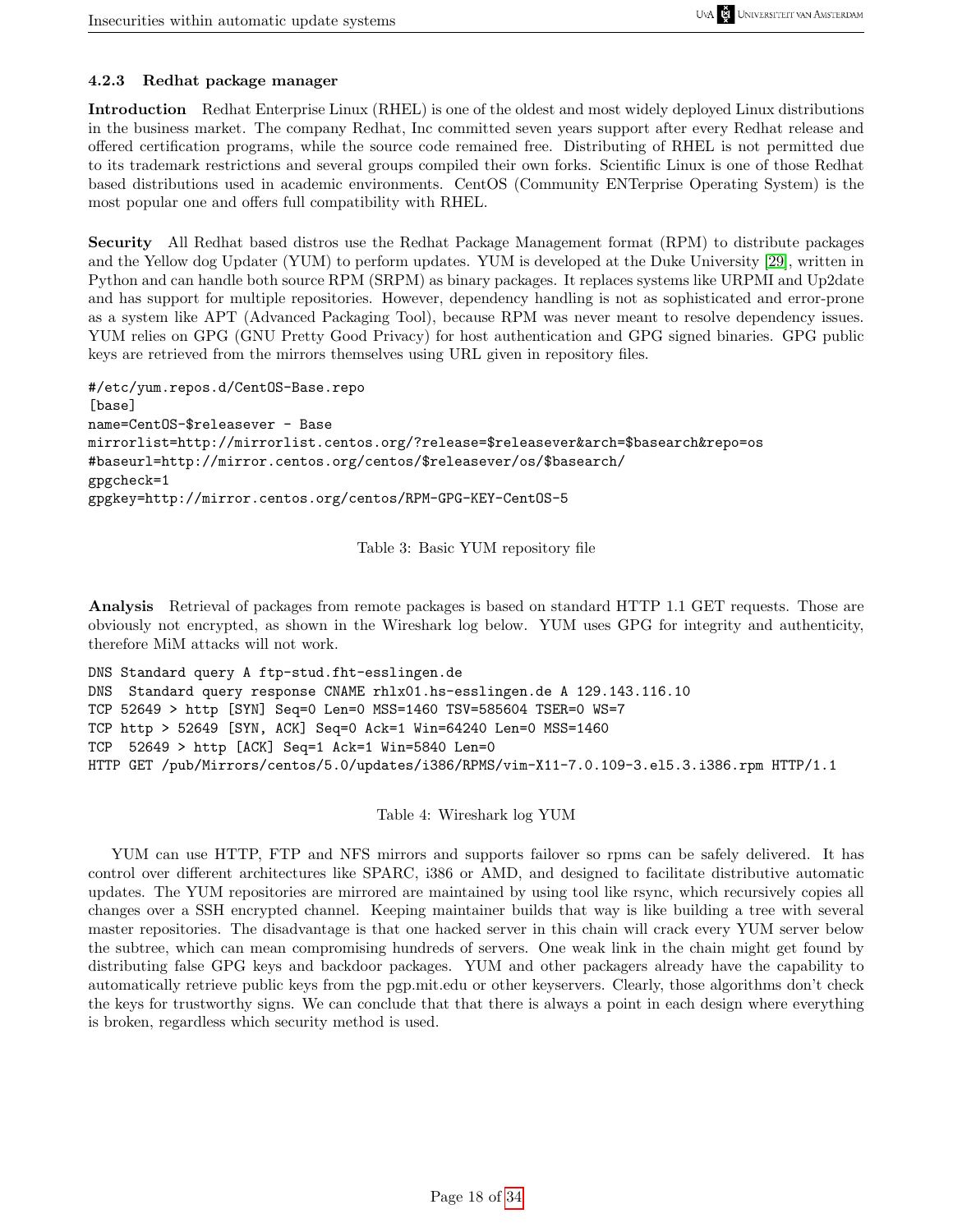| Item                              | Findings                                                                     |
|-----------------------------------|------------------------------------------------------------------------------|
| Integrity of developed updates    | partly, lot of custom development: Redhat only checks mainstream packages    |
| Confidentiality of traffic        | no, plain HTTP traffic                                                       |
| Integrity of source repository    | yes, GPG: but easily overridden: automatic public key retrieval=INSECURE     |
| Integrity of transmitted packages | yes, GPG signing, unsigned packages can be installed though                  |
| Availability of updates           | distributed among countries                                                  |
| Attack successful                 | poisoning key-mirrors will discredit developers like us, so we didn't tried. |

Table 5: Summary of results

#### <span id="page-18-0"></span>4.2.4 Debian Advanced Packaging Tool

Introduction The Advanced Packaging tool (APT) is the standard package management system used by Debian Gnu Linux [\[23\]](#page-31-7) and derivatives (Ubuntu and others). It can update both source (deb-src) as binary files. According to the Debian popularity contest the repository counts over 53000 different packages. Currently it is one of the most functional systems available because it has extensive dependency support and the ability to failback and pin down installed packages. Tools for generating Debian packages can be made more efficient. The developer must often tweak install scripts, makefiles and rules. Debian package repositories (stored in sources.list) are decentralized and easy to setup, which is a good thing. There is also a security team ready to audit mainstream Debian packages for security issues. The testing, unstable, edge, edgy, multiverse, universe and backporting branches are not reviewed by the security team.

Security In 2003, both the GNU FTP mirrors were compromised and the FSF (Free Software Foundation ) changed their policy by signing MD5 checksums with GPG keys. Since version 0.6, APT supports signature checking of the release file for all archives. APT uses apt-key to manage a keyring of GPG (Gnu Privacy Guard) keys. The release file Releases.gz contains both SHA1, SHA256 and MD5 checksums of all files in the current archive and are signed by these keys. The default installation includes keys from the trusted Debian archives, but distributed development requires keys to be added manually to the trust database. The keys expire after one year and security of those keys are dependent of the Web of trust. The administrator should realize that overriding warnings when the GPG hashes do not match can compromise the system.

Analysis Wireshark showed us that the HTTP 1.1 get requests from APT version 0.6 and higher are not encrypted. The updates are indeed GPG signed and it is the responsibility of the administrator to validate the GPG public keys.

| Protocol Info |                                                                                           |  |  |
|---------------|-------------------------------------------------------------------------------------------|--|--|
| DNS           | Standard query A security.ubuntu.com                                                      |  |  |
| DNS           | Standard query response CNAME ubuntu.bit.nl A 213.136.29.196                              |  |  |
| TCP           | 3944 > www [SYN] Seq=0 Len=0 MSS=1460 TSV=643255 TSER=0 WS=2                              |  |  |
| DNS           | Standard query response A 82.211.81.138                                                   |  |  |
| TCP           | 1687 > www [SYN] Seq=0 Len=0 MSS=1460 TSV=643256 TSER=0 WS=2                              |  |  |
| <b>TCP</b>    | www > 3944 [SYN, ACK] Seq=0 Ack=1 Win=185344 Len=0 MSS=1460 TSV=29487722 TSER=643255 WS=5 |  |  |
| TCP           | 3944 > www [ACK] Seq=1 Ack=1 Win=5840 Len=0 TSV=643279 TSER=29487722                      |  |  |
| HTTP          | GET /ubuntu/pool/main/l/language-pack-en/language-pack-en_6.10+20070601_all.deb HTTP/1.1  |  |  |

Table 6: Wireshark log APT

| Item                              | Findings                                                    |
|-----------------------------------|-------------------------------------------------------------|
| Integrity of developed updates    | yes: Debian security team                                   |
| Confidentiality of traffic        | no, plain HTTP traffic                                      |
| Integrity of source repository    | yes, GPG: but easily overridden                             |
| Integrity of transmitted packages | yes, GPG signing, unsigned packages can be installed though |
| Availability of updates           | distributed among countries                                 |
| Attack successful                 | no, we found no further flaws in APT.                       |

Table 7: Summary of results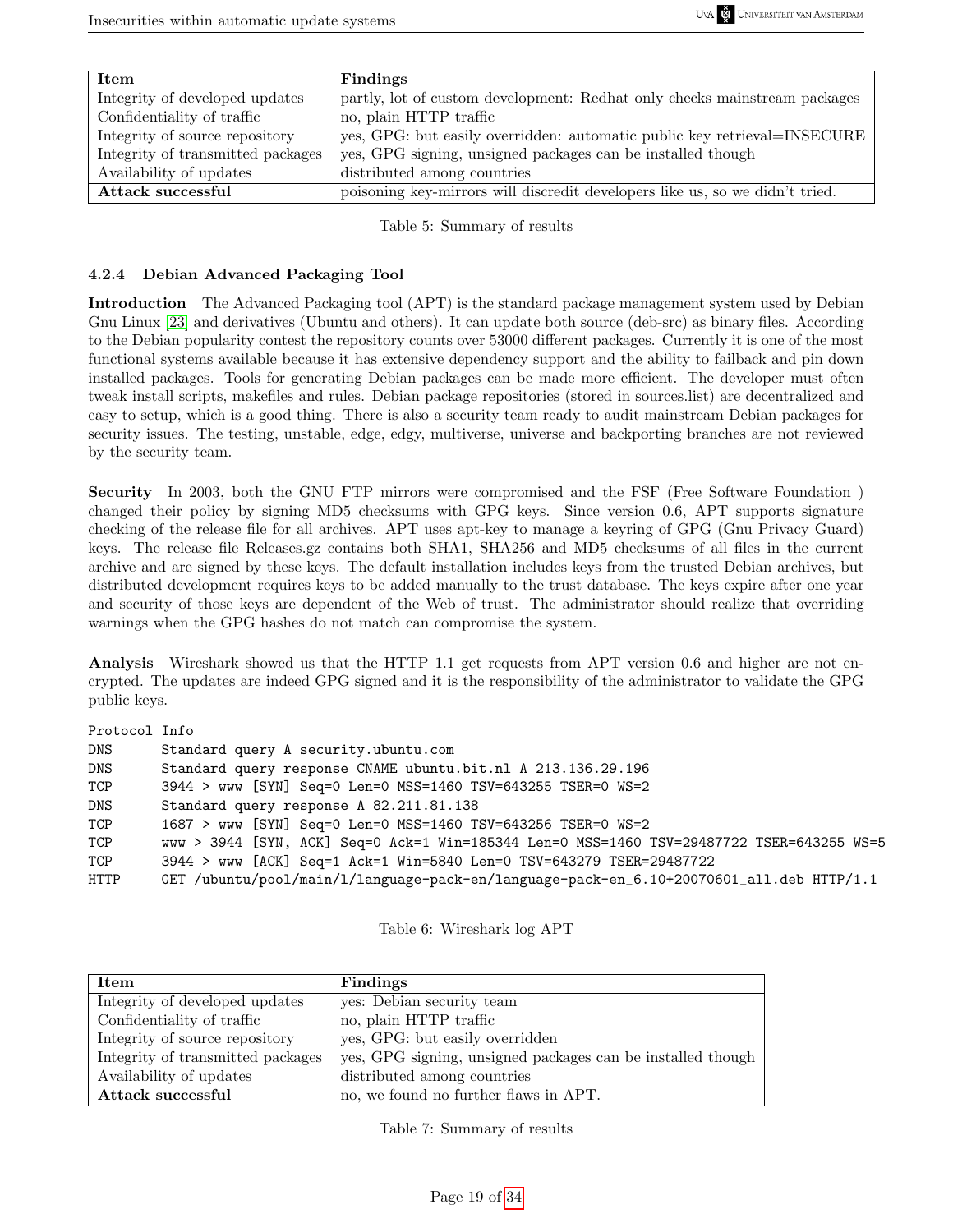### <span id="page-19-0"></span>4.2.5 Gentoo Portage Tree

Introduction Gentoo is a complicated and fairly new source based operating system that updates and compiles each source package after retrieving it using a system called Portage. Portage is the package management system used by Gentoo Linux written in Python and consists of two parts: the emerge and ebuild system. The ebuild scripts are written in bash and contain the scripts to retrieve, upgrade, configure, compile and install packages. The Gentoo mirrors are distributed among countries and have more than 25000 ebuild source packages in their repository. Emerge manages dependencies and execute ebuild packages and maintains the Portage tree installed on the system. Portage is the first package management system that fully collaborates with version control systems and optimizes the system with CFLAG compilation settings. Software can be stripped down by setting USE flags to indicate which features they want to include when installing or upgrading a system. The only disadvantages of Portage is that it does not handle reverse dependencies and that compiling from source takes a lot of time. There are precompiled binaries available, but installing and compiling a full system can take hours or sometimes days.

Security Every Gentoo package has a Manifest file with the checksum and filesize of all files contained in it. Before 2003 several trojans [\[23\]](#page-31-7) were released as proof of concept that it was easy for a blackhat to infect files in Portage. Any user who had access to an rsync mirror might compromise a large number of Gentoo users, because there was no practical way to verify if those files were changed (gentoo-dev mailing list bug 5902 and 6356).

Analysis Since version 2.0.51 Portage also supports verification of GPG signatures in Manifest files. Every cracker modification to files will change the signature. It is rather suprising that Gentoo is the first distribution which 'strictly' checks GPG signatures. The administrator can even change the FEATURES variable to fully trusted, meaning that the GPG keys got to be signed as well.

| Item                              | Findings                                                |
|-----------------------------------|---------------------------------------------------------|
| Integrity of developed updates    | Yes, Gentoo security team & Bugzilla                    |
| Confidentiality of traffic        | no, plain HTTP traffic                                  |
| Integrity of source repository    | yes, dependant of FEATURES variable for strict checking |
| Integrity of transmitted packages | yes, strict signing                                     |
| Availability of updates           | distributed among countries                             |
| <b>Attack succesfull</b>          | no, we found no further flaws in Portage                |

Table 8: Summary of results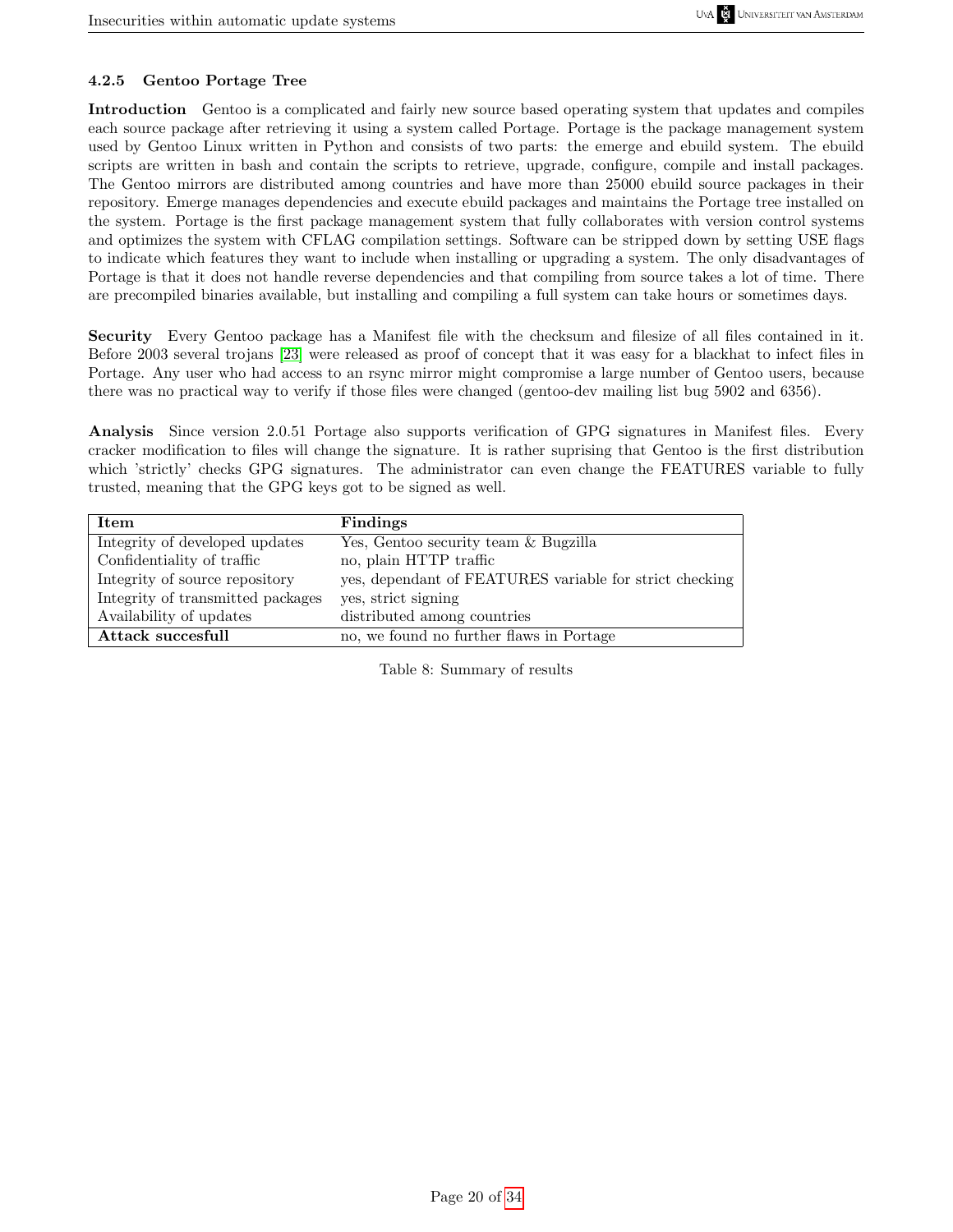## <span id="page-20-0"></span>4.3 Applications

### <span id="page-20-1"></span>4.3.1 Mozilla Firefox and third party plugins

Introduction Mozilla Firefox is a open source cross-platform browser started as fork of the Mozilla application suite and has a browser market share of 14 percent. The platform is written in C++ but the firefox interface is written in XUL (User Interface Language) and JavaScript. XUL based applications use XPI (Cross platform install) packages to install third party plugins that add functionality to the main program. Extension and application update parameters can be set in about:config.

Security All Mozilla based applications are natively programmed with security in mind. It supports a wide array of security protocols and include the use of a sandboxed model and same origin policy. [3](#page-20-2) Firefox uses SSL to check the Mozilla servers for updates and the update server will return a Manifest file (in XML) with the URL to the latest update. A update is also retrieved through SSL and the integrity of the package is verified by computing a SHA2 hash over the package. If the hash match matches to the one included in the Manifest file it will automatically start the upgrade. In addtion to this appearing fail-safe security scheme Mozilla rewards people with 500 dollar with reporting a critical security bug.

Analysis Although the update system looks secure, the latest news [\[8\]](#page-31-8) reported vulnerabilities in the corner of third party plugins. To prevent malicious programs all sites other than Mozilla Addons are blocked by default, so that malicious sites cannot install XPI extensions without user confirmation. This is indeed true if they use SSL, but well known add-ons use(d) insecure connections including Google, Yahoo, Facebook, Netcraft anti-phising, AOL and many others. Without SSL it is possible to sniff on add-on update requests and fake the update site reponse with malicious malware.



Figure 8: Spoofing attack on Google toolbar Firefox plugin.. [\[30\]](#page-32-5)

<span id="page-20-3"></span>With this knowledge we launched our own DNS spoofing attack [8](#page-20-3) against Google Toolbar and verified this vulnerability. Users connected to WEP encrypted or unsecured wireless networks on public places were most vulnerable to this kind of attacks. This hack worked almost four weeks until the end of our research period, when Google moved their plugins to SSL secured servers. Our latest Wireshark log confirms that Google Toolbar now uses TLS encryption for their updates.

| TCP   | https > 1173 [SYN, ACK] Seq=0 Ack=1 Win=8190 Len=0 MSS=1260          |
|-------|----------------------------------------------------------------------|
| TCP   | $1173$ > https [ACK] Seq=1 Ack=1 Win=65535 Len=0                     |
| TLSv1 | Client Hello                                                         |
| TCP   | https > 1173 [ACK] Seq=1 Ack=151 Win=8190 Len=0                      |
| TCP   | [TCP Window Update] https > 1173 [ACK] Seq=1 Ack=151 Win=5720 Len=0  |
| TLSv1 | Server Hello, Certificate, Server Hello Done                         |
| TLSv1 | Client Key Exchange, Change Cipher Spec, Encrypted Handshake Message |
| TLSv1 | Change Cipher Spec, Encrypted Handshake Message                      |
| TLSv1 | Application Data                                                     |
| TLSv1 | Application Data                                                     |
|       |                                                                      |

<span id="page-20-2"></span><sup>&</sup>lt;sup>3</sup> security measure for Javascript that prevents setting properties from another origin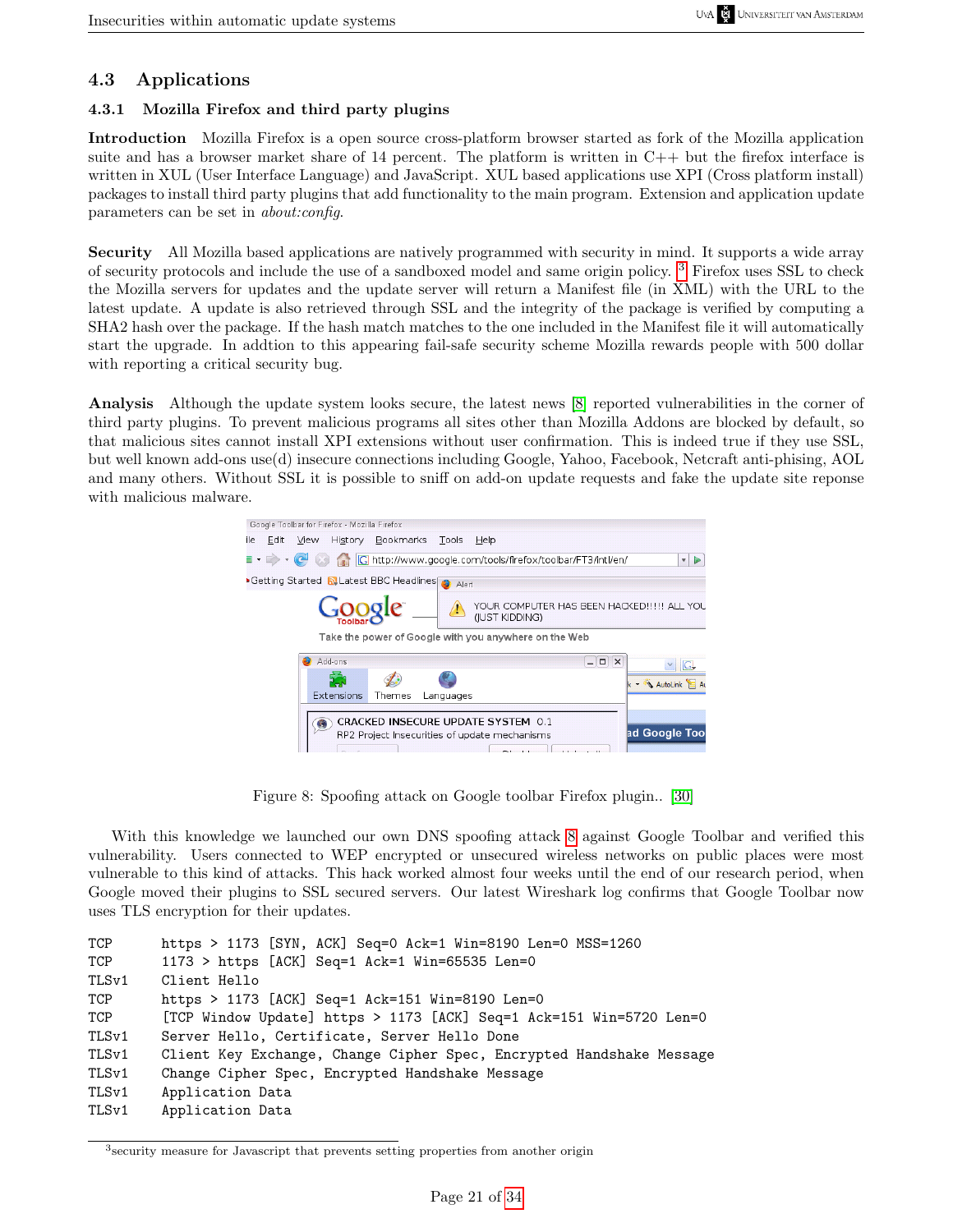| Item                              | Findings (Third party packages)                     |
|-----------------------------------|-----------------------------------------------------|
| Integrity of developed updates    | dependant of third party vendors                    |
| Confidentiality of traffic        | dependant of third party vendors, normally SSL: yes |
| Integrity of source repository    | no, not always: normally: yes                       |
| Integrity of transmitted packages | no, not always: normally: yes                       |
| Availability of updates           | heavily centralized                                 |
| Attack successful                 | yes, in the first week of this project.             |

Table 9: Summary of results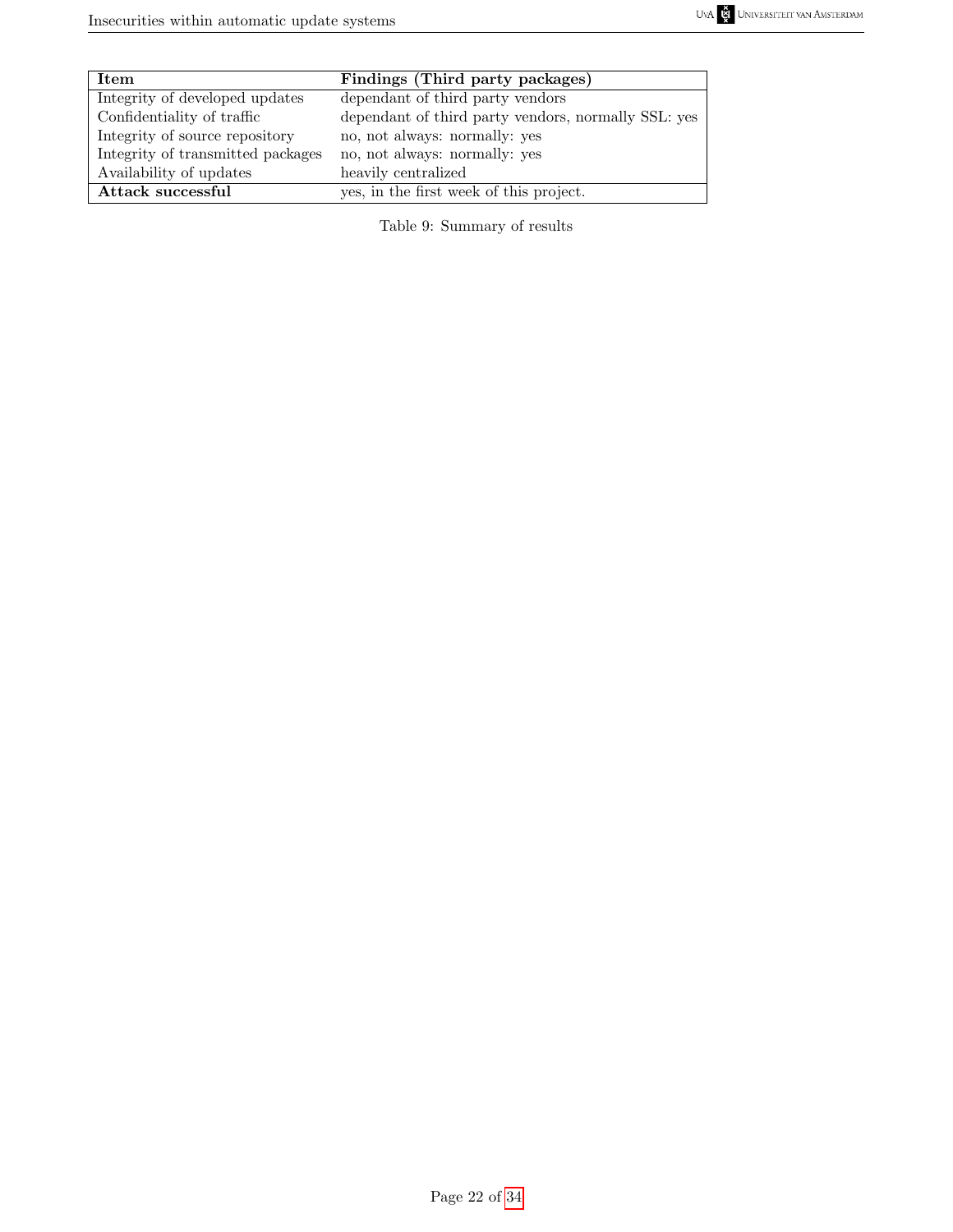#### <span id="page-22-0"></span>4.3.2 Java virtual machine

Introduction The Java runtime environment is a package containing the Java virtual machine that allows to execute Java applications. The Java virtual machine can be run on several operating systems and is completely processor and operating system independent. Sun provides an automatic update system to keep the virtual machine updated with the latest patches, This system called jusched.exe is automatically installed under Windows operating systems. If the update system finds a new update, it notifies the user and automatically install updates.

Security Java update uses X509 certificates with SHA1 signatures to verify whether the binary is signed by Sun or not. Many users will simply ignore this kind of warnings because they are used to all kinds of Windows warnings for installing third party drivers. In fact, Sun even recommends insecure updates for Java JRE 1.6 plugin of Firefox in their own documentation.



Figure 9: Sun recommends insecure updates.. [\[30\]](#page-32-5)

One month ago (May-31-2007) the Google security team released patches for JRE to solve buffer overflow vulnerabilities in the imaging parsing code from JRE. The buffer overflow can be used for any version before JDK or JRE version 6 update 1 to allow a untrusted applet to gain privileges or cause denial of service. According to the description of this vulnerability [\[31\]](#page-32-6) any applet hosted on any platform can read or write local files or execute applications from the current user. Sun released patches for solving these vulnerabilities. However, the update system will not uninstall previous versions of JRE and leaves the system vulnerable.

The Internet Storm center (SANS) released an article that the same vulnerability is already used in a existing Trojan. This trojan is a class file with a embedded GIF image used for a buffer overflow attack. It states that 86% of the users have Java installed and are vulnerable for this attack. The article also explains that most virusscanners will not detect this kind of malicious Java classes.

Analysis By sniffing the communication of JRE 1.5 we found that the session was unencrypted and not confidential. The original website of Sun Microsystems forwards sessions several times before sending the updates. All XML files from older versions point to the same new update.

```
Protocol Info
TCP 1273 > http [SYN] Seq=0 Len=0 MSS=1260
TCP http > 1273 [SYN, ACK] Seq=0 Ack=1 Win=34020 Len=0 MSS=1460
TCP 1273 > http [ACK] Seq=1 Ack=1 Win=65535 Len=0HTTP GET /update/1.5.0/map-1.5.0.xml HTTP/1.1
TCP http > 1273 [ACK] Seq=1 Ack=153 Win=34020 Len=0
HTTP HTTP/1.1 302 Moved Temporarily
TCP 1273 > http [ACK] Seq=153 Ack=234 Win=65302 Len=0
TCP http > 1273 [FIN, ACK] Seq=234 Ack=153 Win=34020 Len=0
TCP 1273 > http [ACK] Seq=153 Ack=235 Win=65302 Len=0
TCP 1273 > http [RST, ACK] Seq=153 Ack=235 Win=0 Len=0
```
Table 10: Sniffing the DNS spoofing attack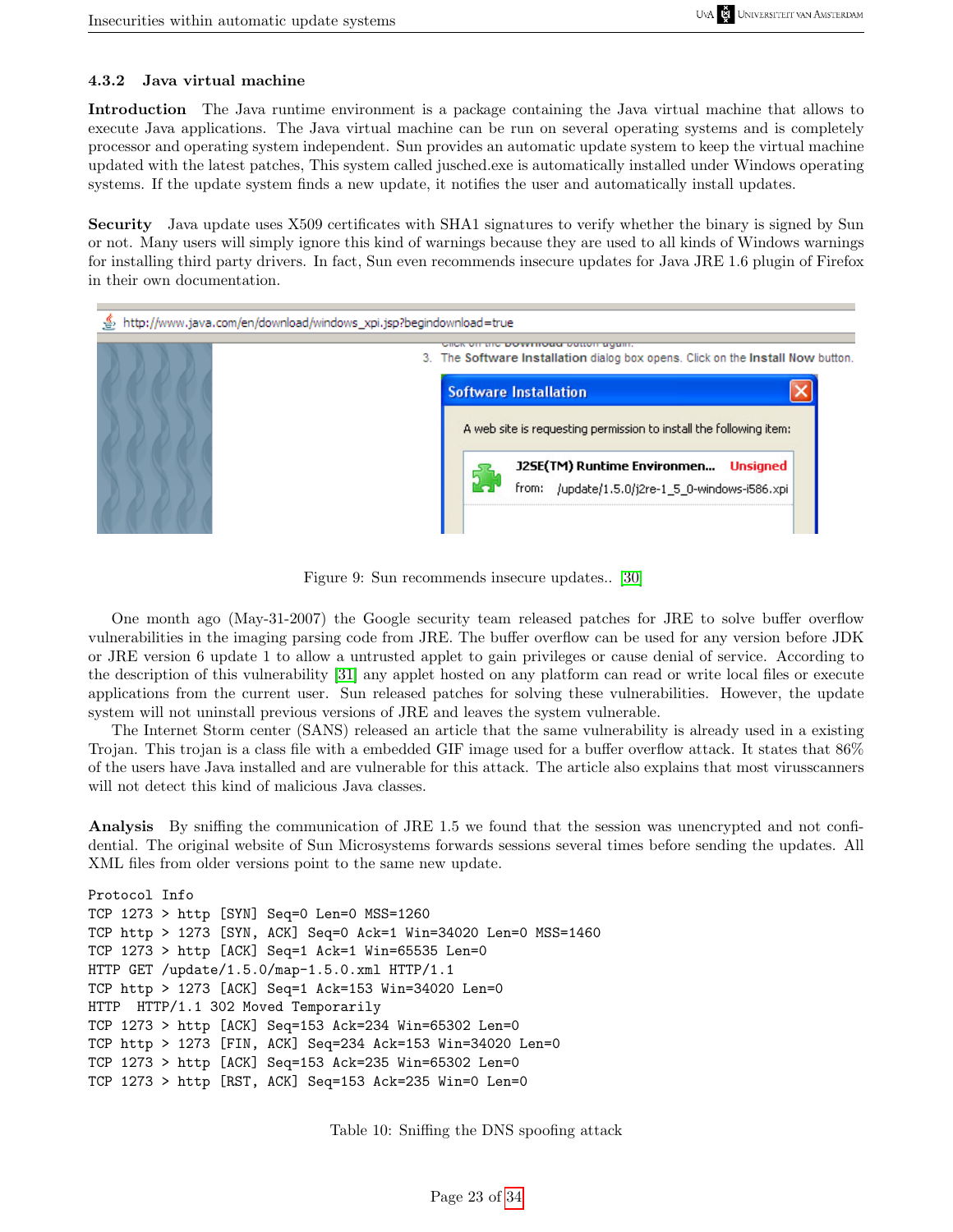We launched a DNS spoofing attack on a update from JRE 6 to JRE 6 Update 1, by creating a exact copy of the mirror and modified binaries. Once the user confirms, the binary executes and activates any arbitrary code. In our case, we programmed a simple platform independent Python application [\[10\]](#page-23-0)

| Java(TM) Update<br>Updates are available to be downloaded to your computer by<br>Java(TM) Update.                                                                     | is-i586-p-iftw_fa96d0d7.exe<br>blisher                                                                                                     |
|-----------------------------------------------------------------------------------------------------------------------------------------------------------------------|--------------------------------------------------------------------------------------------------------------------------------------------|
| For optimal security and performance, it is recommended that<br>you download these updates now.                                                                       | Don't Run<br>Run                                                                                                                           |
| Java(TM) 6 Update 1 Available.<br>Java(TM) 6 Update 1 includes features and fixes to<br>accelerate your Java applications as well as updates to<br> keep Java secure. | <b>EXECUTING Malicious CODE</b><br><u>_  미 ×</u><br>Executing malicious code<br>(just kidding)<br>This UPDATE system is insecure!!!<br>RP2 |
| Remind Me Later<br>Download                                                                                                                                           | Peter Ruissen & Robert Vloothuis                                                                                                           |

<span id="page-23-0"></span>Figure 10: Java update spoofing attack

Most users run as administrator under Windows, so the program might silently install a virus while installing a modified version of JRE.

| Item                              | <b>Findings</b>                                              |
|-----------------------------------|--------------------------------------------------------------|
| Integrity of developed updates    | unknown                                                      |
| Confidentiality of traffic        | no, plain HTTP traffic                                       |
| Integrity of source repository    | no, unauthenticated source                                   |
| Integrity of transmitted packages | yes, signing, unsigned packages can be installed though      |
| Availability of updates           | centralized repositories, denial of update attack applicable |
| Attack succesful                  | yes                                                          |

Table 11: Summary of results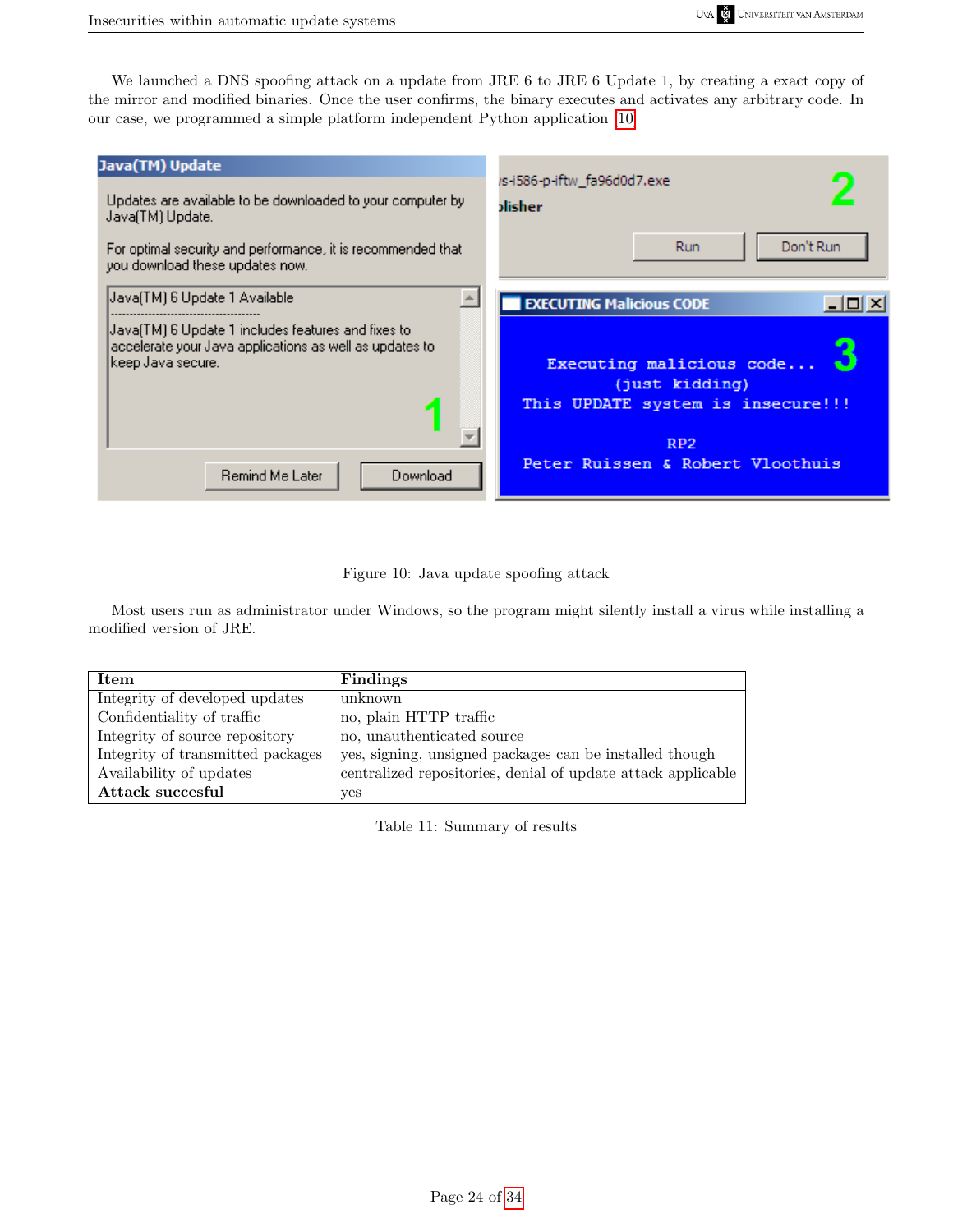#### <span id="page-24-0"></span>4.3.3 Adobe acrobat reader

Introduction Acrobat reader is a program by Adobe, which is able to read and print PDF files. It is widely used and installed on many (corporate) systems, as it is the standard for PDF reading. To keep this program up to date, Adobe has its own Adobe update program, which automatically checks whether there is a newer version available. It has its own downloader and can apply the patch without user interaction.

Security In [\[1\]](#page-31-1) the update mechanism is researched and discovered it uses signed packages for secure updating. The Adobe key was found in the original install package which ensures the update packages originate from Adobe. It ensures only valid updates are applied. The precise algorithm and key length for this mechanism was not discovered because the updater is proprietary software. Its internal workings are kept hidden.

Analysis We researched the latest Adobe updater mechanism shipped with Adobe Acrobat reader 8.0. From the Wireshark logs we discovered an certificate revocation list was downloaded from Adobe ([http://crl.adobe.com/]( http://crl.adobe.com/aum.crl) [aum.crl]( http://crl.adobe.com/aum.crl)) and traces of a PKI infrastructure were found.

```
...].{.0...+.....7.......0...U........0...+.....7.....
080503165941Z0..(..U......0...0................1dap:///CN=Adobe%20AUM,CN=aumrootca,CN=CDP,
CN=Public%20Key%20Services,CN=Services,CN=Configuration,DC=AdobePKI,
DC=local?deltaRevocationList?base?objectClass=cRLDistributionPoint.
;http://aumrootca.adobepki.local/CertEnroll/Adobe%20AUM+.crl..http://crl.adobe.com/aum.crl0....
+.....7.....0..0...........ldap:///CN=Adobe%20AUM,CN=aumrootca,CN=CDP,
CN=Public%20Key%20Services,CN=Services,CN=Configuration,DC=AdobePKI,
DC=local?certificateRevocationList?base?objectClass=cRLDistributionPoint0
..*.H..
```
This confirms earlier research which claims Adobe uses certificates to protect its update binaries. This ensures the integrity of the files.

We also discovered a manifest file in XML format is downloaded from the Adobe site [http://swupmf.adobe.](http://swupmf.adobe.com/manifest/50/win/AdobeUpdater.upd) [com/manifest/50/win/AdobeUpdater.upd](http://swupmf.adobe.com/manifest/50/win/AdobeUpdater.upd).

```
G H/ -QSJko96+DrVidGulTGAAD/8iq4FAruCOYRS6Rr4ciTOAaCmABsTsqbuntM/u/n+1ABUB8jsbf7w
Z3J8j5oOj1ui46+6jcmU5lwiPZ0yaDwjQOc1QVJ6I3AJT8T+qreEHPsUI7jhzUJtmKVuguvMpjO
+Xwf0snZ2KHUeXSfSQThQ= <?xml version="1.0" encoding="UTF-8" ?>
 <Manifest auVersion="5.0">
  <Component category="plugin" name="reader8rdr-en_US">
    <DisplayName default="en_US">
      <en_US>Adobe Reader Updater plug-in</en_US>
    </DisplayName>
```
The first strings before the XML type declaration suggest some sort of signing. This cannot be confirmed as Adobes update mechanism is proprietary and closed source.

```
<File>
      <Url>http://ardownload.adobe.com/pub/adobe/acrobat/win/8.x/AUMProduct.aup</Url>
      <Size>311296</Size>
      <FileInfo>
        <Type>0</Type>
        <Executable>0</Executable>
        <Args />
        <ExecutableName></ExecutableName>
        <Destination>%AppDir%\AMT\</Destination>
      </FileInfo>
      <Verification type="au40">
        <Data>E65RdfBuUaCo/FNIRXvTFB4GvpkU63sMS31fNF+gtkcMf2TtEMhDcWDoD05cua3u
Q4rq9sjx1zzCcelnjiEv2yiWrNzV4dRx7XNTpYqYBkx+ExKezjtCFtOxyEUVMPUCjNAiL7yeHwtOA
y+H4pFwcdXpRgCBqg8YcTqG93J0q9Y= </Data>
      </Verification>
    </File>
```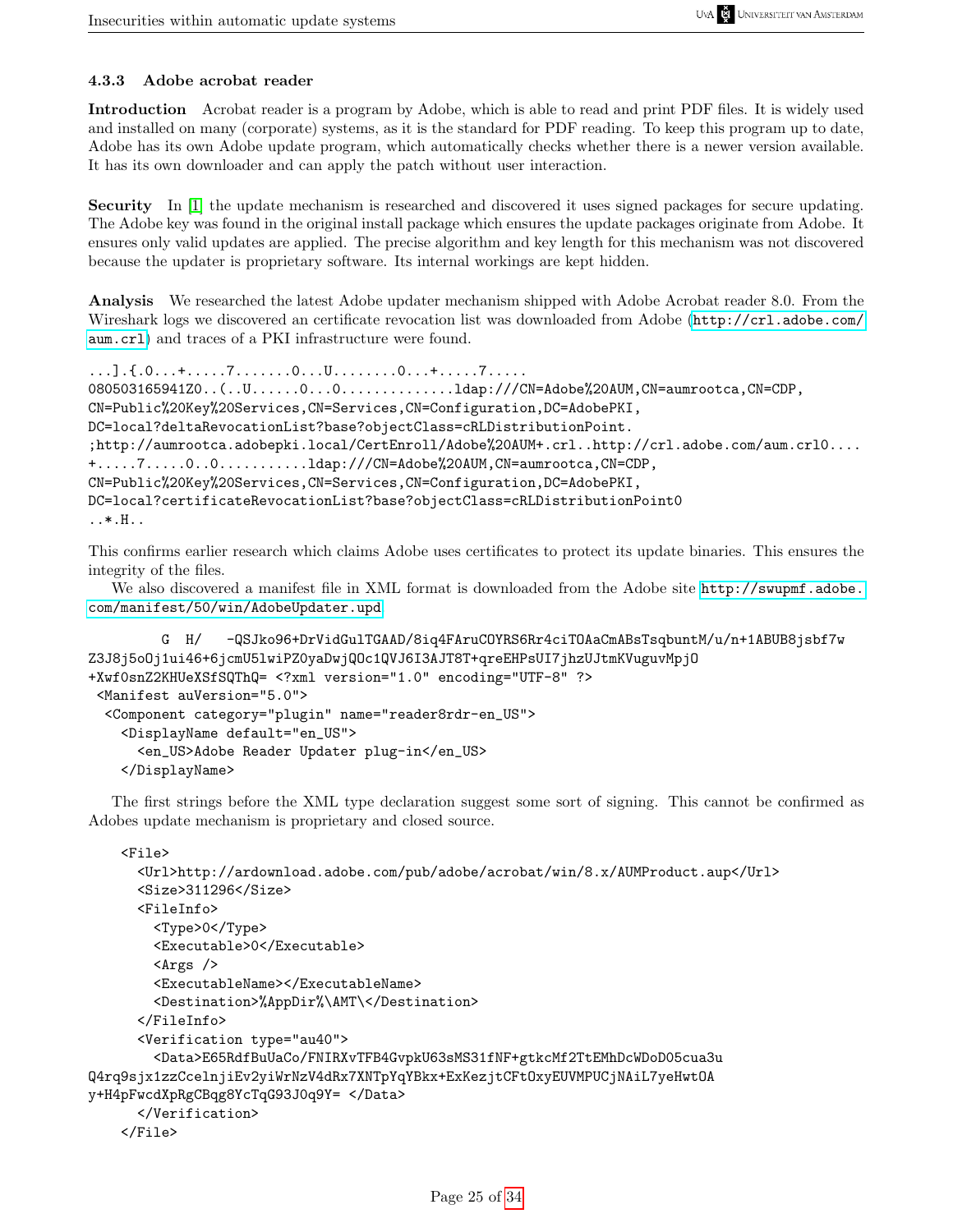The data tag in the XML file contains a checksum of the downloadable package. This also prevents man-in-themiddle attacks because the code cannot be altered as the checksum would not match.

Also, the next file which was downloaded: [http://ardownload.adobe.com/pub/adobe/reader/win/8.x/8.0/](http://ardownload.adobe.com/pub/adobe/reader/win/8.x/8.0/misc/AdbeRdrSD80_all.msi) [misc/AdbeRdrSD80\\_all.msi](http://ardownload.adobe.com/pub/adobe/reader/win/8.x/8.0/misc/AdbeRdrSD80_all.msi) contains adobes certificate.

So according to our research, the Adobe update mechanism works in the following order:

- Get the signed manifest file which contains all updates
- Get certificate revocation list and apply it
- Download update with certificate
- Check certificate and apply update

During the whole update process all data was plain text visible. Confidentiality is therefore not a topic the Adobe update mechanism addresses.

The update list is signed and therefore it is not possible to prevent a system from updating. However, the scheduled update is a background process and is exploitable by blocking its access to the Adobe update server. The update application does not inform the user whether it is unable to contact the server. Only a manual invoked update reveals this.

Adobe has its own limited update servers on a single location. This will not ensure the availability of the updates. If the update network of Adobe is attacked, updating the application will not be possible.

| Item                              | Findings                                                     |
|-----------------------------------|--------------------------------------------------------------|
| Integrity of developed updates    | unkown                                                       |
| Confidentiality of traffic        | no, plain HTTP traffic                                       |
| Integrity of source repository    | yes, authenticated source                                    |
| Integrity of transmitted packages | yes                                                          |
| Availability of updates           | centralized repositories, denial of update attack applicable |
| Attack successful                 | yes, partial                                                 |

Table 12: Summary of results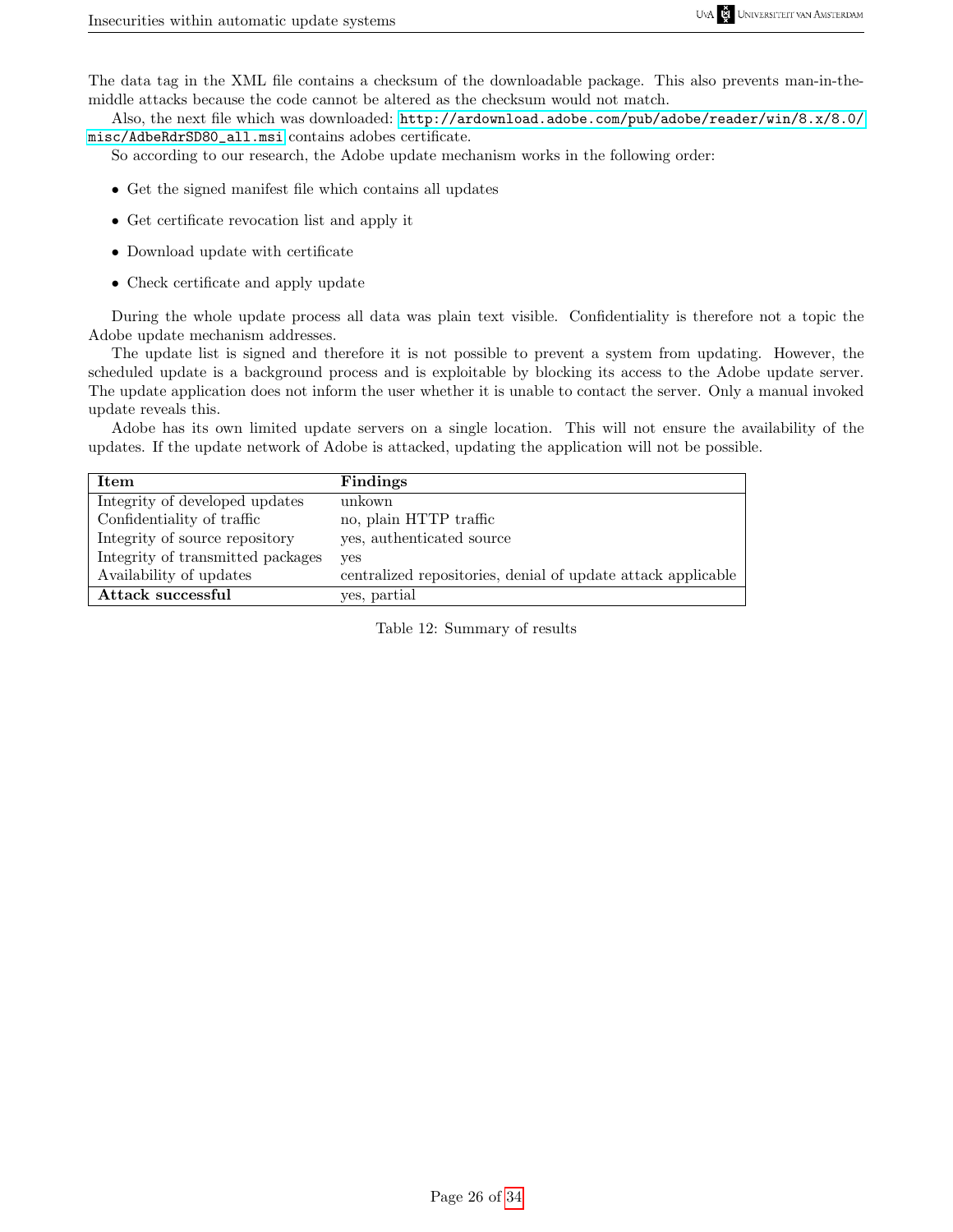#### <span id="page-26-0"></span>4.3.4 Command & Conquer 3, Electronic arts

Introduction Games might not be the first thing to worry about when it comes to security. However, many home pcs, which are used for working from home, might have some games installed. These are probably installed by the employees son/daughter. Such a system might still contain important corporate data or has a VPN connection to the office. If a game introduces a security flaw, the data comes at risk. Command & Conquer 3 is such a game.

Security This game also utilizes its own update mechanism. New patches for game flaws are automatically downloaded and installed each time the user runs it. It is imperative for this update mechanism to also be secure. From our research we discovered this is not the case.

Analysis Passive sniffing was very easy as the connection to the update server was not encrypted. Confidentiality is not ensured. Sniffing the update procedure with Wireshark revealed the following steps to updating the game:

- Send version number to the (static DNS name) update server.
- Client receives a list in plain text with instructions where to download the new game files. This list contains the FTP server, file list and for each file the exact file size and hash.
- Client logs into the FTP server via the received DNS name. This FTP server allows anonymous access.
- For each file the size is checked through the FTP command SIZE before it is downloaded. Afterwards the hash is checked
- If one of those two requirements are not met, the update process fails.
- Client runs patchprepare.exe and patchupdate.exe which is also downloaded to finish the update process.

It seems there is not a single security measure taken to prevent updating the game with malicious code.

To demonstrate this vulnerability, we describe our own attack, which uses DNS spoofing. To make it simpler to analyze the process, we added servserv.generals.ea.com to the Windows hosts file and let it point to one of our own servers. This server only serves the file /servserv/cnc3/cnc3 english 1.4.patchinfo and contains our own modified text file with update instructions.

Wireshark capture of the HTTP request:

GET /servserv/cnc3/cnc3\_english\_1.4.patchinfo?value=1adb918 HTTP/1.1 User-Agent: ea\_rts\_launcher Host: servserv.generals.ea.com Cache-Control: no-cache Cookie: com.pogo.unid=6456937868733571

HTTP/1.1 200 OK Date: Fri, 08 Jun 2007 15:14:55 GMT Server: Apache/1.3.26 (Unix) Last-Modified: Thu, 07 Jun 2007 16:42:21 GMT ETag: "3a273-1f0e-4668356d" Accept-Ranges: bytes Content-Length: 7950 Content-Type: text/plain

Fragments from the text file:

```
ftp://ftp.ea.com/pub/eapacific/cnc3/patch15
patch_self | | | |
run | patchprepare.exe | 99856 | 982eb047 |
```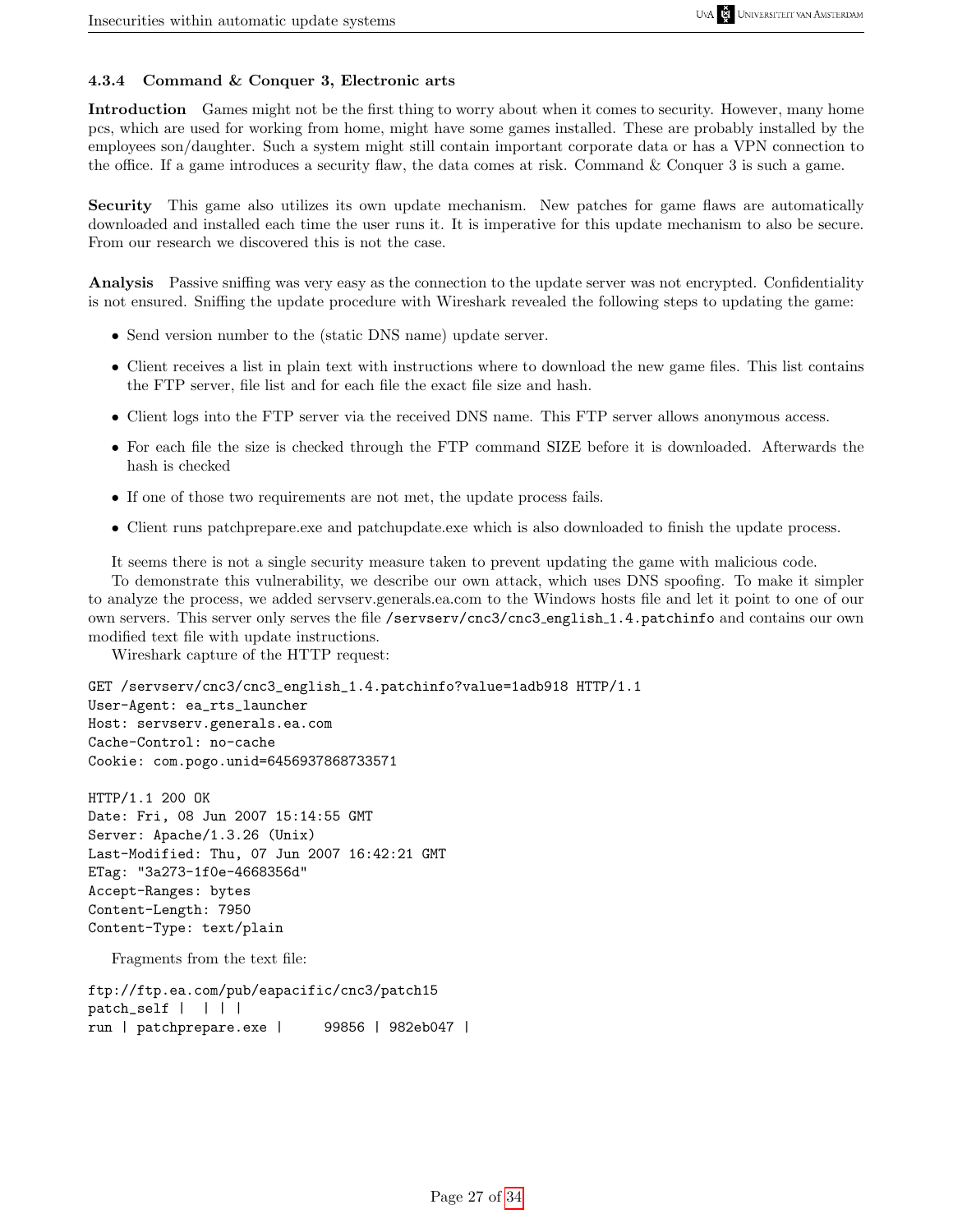On our own FTP server we hosted a complete mirror of the original EA update server. The update file is practically the same, only CNC3.exe is swapped with the file-size and hash from patchprepare.exe. The hash ensures the integrity of the file. Also on the FTP server we replaced CNC3.exe with patchprepare.exe. We could not swap CNC3.exe with our own malicious code, as we did not crack the hashing algorithm. As it is a relative easy algorithm with a very limited hash size, it will be easy for a serious attacker to crack. The update procedure resulted in having CNC3.exe replaced by the contents of pachtprepare.exe, which is proof of the success of our attack.

If this .exe file where to be malicious and the game to be launched, the system might be compromised. The update is run on windows XP with privileges from the current user. Most of the time this is the administrator privilege.

It is also very easy to prevent a system from updating. As there is only a single FTP server which hosts the update binaries, it becomes the single point of failure. The availability of the update mechanism is not in order.

| Item                              | <b>Findings</b>                                       |
|-----------------------------------|-------------------------------------------------------|
| Integrity of developed updates    | unkown                                                |
| Confidentiality of traffic        | no, plain HTTP traffic                                |
| Integrity of source repository    | nο                                                    |
| Integrity of transmitted packages | yes, unknown CRC/hash algorithm                       |
| Availability of updates           | single repository, denial of update attack applicable |
| Attack successful                 | yes                                                   |

Table 13: Summary of results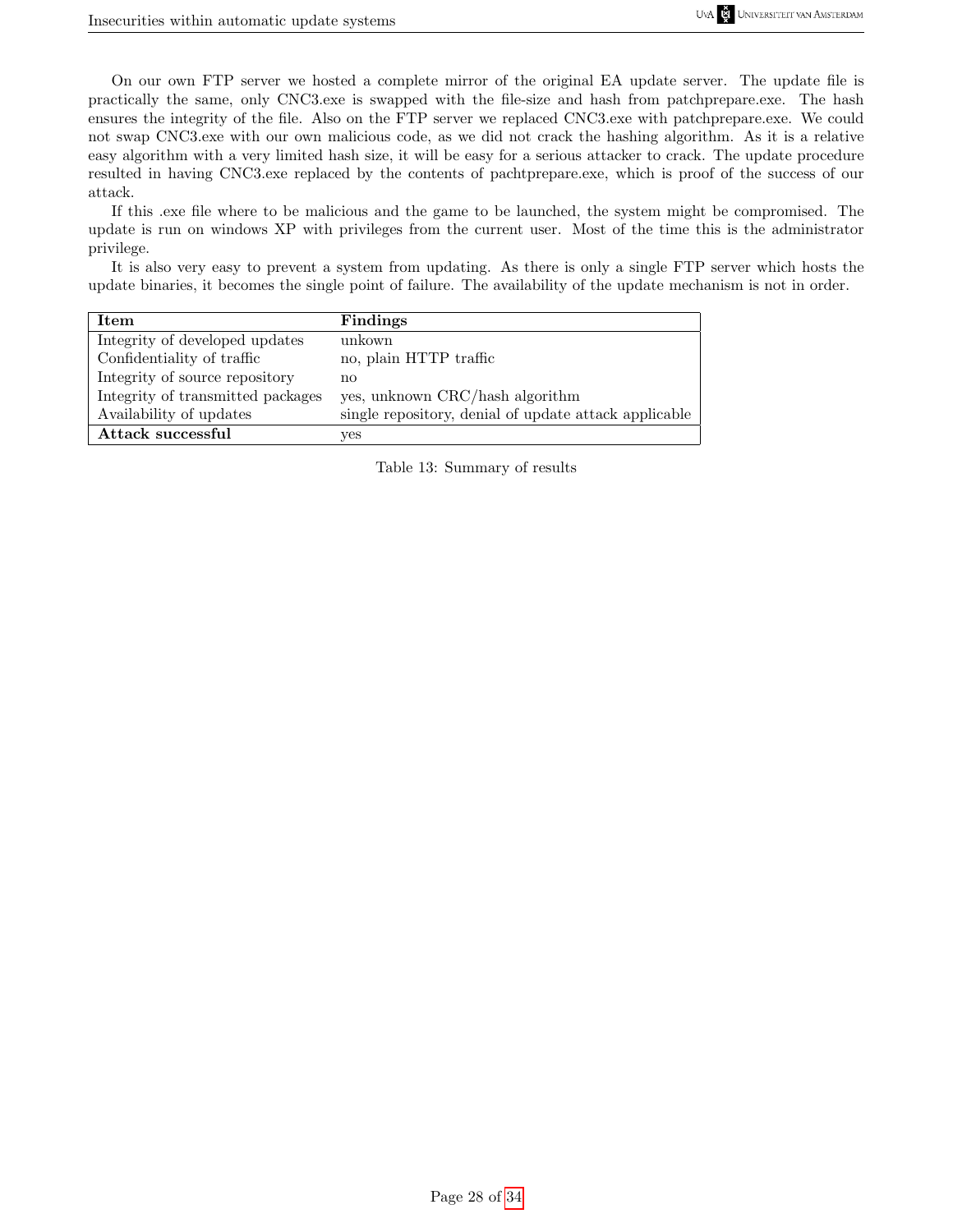## <span id="page-28-0"></span>5 Risk Assessment

Most updates are applied with elevated privileges because it needs file access to apply the patches. An update mechanism introduces a serious risk because it executes code with higher privilege than the user. If the mechanism is compromised and malicious code introduced it might have a high impact on the system.

The risk for a system to be compromised depends on the installed software, what kinds of vulnerabilities are known of this software and how hard it is to exploit these. If a vulnerability is discovered in a particular software packet, an evaluation must be done about what level an attacker should have to successfully exploit this fault. An easy to perform attack which has a high impact in combination with a low-skill attacker can be a high risk. However if the vulnerability is hard to carry out with a low impact, and the attacker has a low-skill, the risk would also be low.

To evaluate and categorize a risk, the following table can be used. This table displays the level of an attacker versus how heavy a system can be compromised. These factors combined can be labeled as a high, medium or low risk. The higher the impact and lower skill attacker required, the higher the risk.



Figure 11: Risk assessment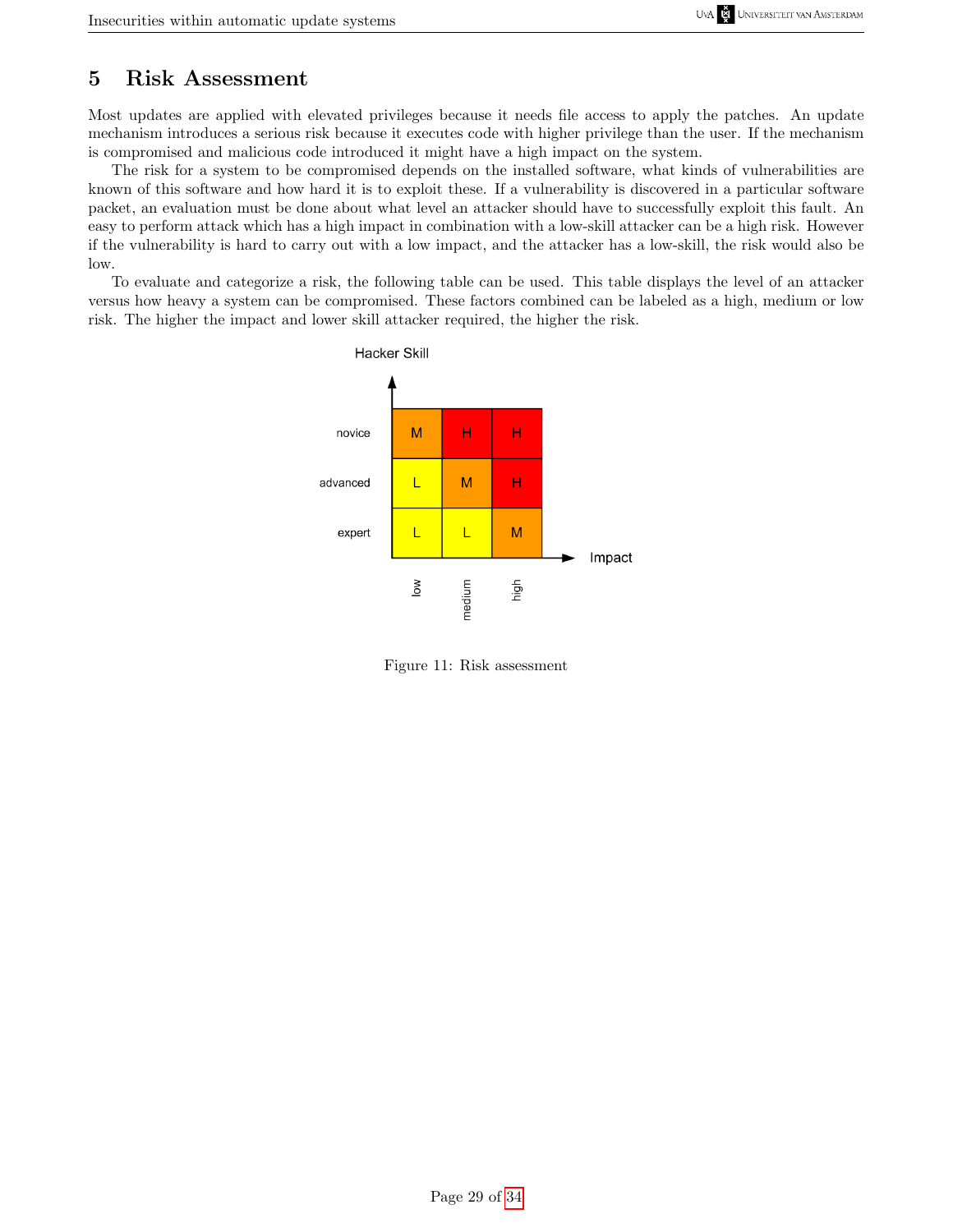If we compare the results of our research with the risk assessment table, we come to the following conclusions:

| Risk                               | Applies to   | Knowledge x                  | Counter measures      | Remaining risk          |
|------------------------------------|--------------|------------------------------|-----------------------|-------------------------|
|                                    |              | impact                       |                       |                         |
| 1. Denial of Updates               | Windows      | Advanced<br>$\mathbf x$      | Update<br>Manual      | If user is only re-     |
|                                    | $XP/V$ ista  | Medium<br>$=$                | procedure             | lying on the auto-      |
|                                    |              | Medium                       |                       | matic update pro-       |
|                                    |              |                              |                       | cedure, patches will    |
|                                    |              |                              |                       | not be applied          |
| 2. Hacking 1 GPG mirror, com-      | Redhat       | Expert<br>$\mathbf x$        | Revocation of GPG     | GPG keys are not        |
| promises all mirrors               |              | High<br>$=$                  | Manually<br>keys.     | often<br>updated.       |
|                                    |              | Medium                       | checking of keys.     | GPG<br>keys<br>are      |
|                                    |              |                              |                       | also automatically      |
|                                    |              |                              |                       | downloaded              |
| Installing malicious updates<br>3. | Debian       | Expert<br>$\mathbf x$        | GPG singing           | GPG warnings can        |
| from compromised mirrors           |              | High<br>$=$                  |                       | be easily skipped       |
|                                    |              | Medium                       |                       |                         |
| 4. Updating of firefox extensions  | Firefox      | Novice<br>$\mathbf x$        | SSL, but not used     | With a MIM at-          |
| can lead to inserting malicious    |              | High<br>$=$                  | in many extensions    | tack, an extension      |
| code. MIM attack required. No      |              | High                         |                       | updated<br>be<br>can    |
| SSL is used                        |              |                              |                       | with malicious code     |
| 5. Updates from java can be al-    | Java VM      | <b>Novice</b><br>$\mathbf X$ | Singing with certifi- | Wrong<br>$c$ ertifi-    |
| tered with a MIM attack            |              | Medium<br>$=$                | cates                 | cate can be easily      |
|                                    |              | High                         |                       | Older<br>ignored.       |
|                                    |              |                              |                       | versions not dein-      |
|                                    |              |                              |                       | stalled                 |
| 6. Java plugin for firefox is un-  | Java         | <b>Novice</b><br>$\mathbf x$ | Check manual<br>on    | Certificate is<br>not   |
| signed                             | VM/Firefox   | Medium<br>$=$                | certificates          | signed and<br>must      |
|                                    |              | High                         |                       | manually<br>be<br>$ac-$ |
|                                    |              |                              |                       | cepted                  |
| 7. Adobe acrobat Denial of Up-     | Acrobat      | Advanced<br>$\mathbf{x}$     | Manual update pro-    | If a system only        |
| dates                              | Reader       | $Low = Low$                  | cedure                | relies on automatic     |
|                                    |              |                              |                       | updates, updating       |
|                                    |              |                              |                       | of the reader can be    |
|                                    |              |                              |                       | blocked                 |
| 8. Updating can be intervened      | Command $\&$ | Advanced<br>$\mathbf x$      | Uknown hashing al-    | hashing<br>If<br>algo-  |
| with man-in-the-middle attack      | conquer 3    | Medium<br>$=$                | gorithm.              | rithm is cracked,       |
| to install malicious code          |              | Medium                       |                       | update mechanism        |
|                                    |              |                              |                       | can be exploited        |

This evaluation can help system administrators determine the risk to their own system.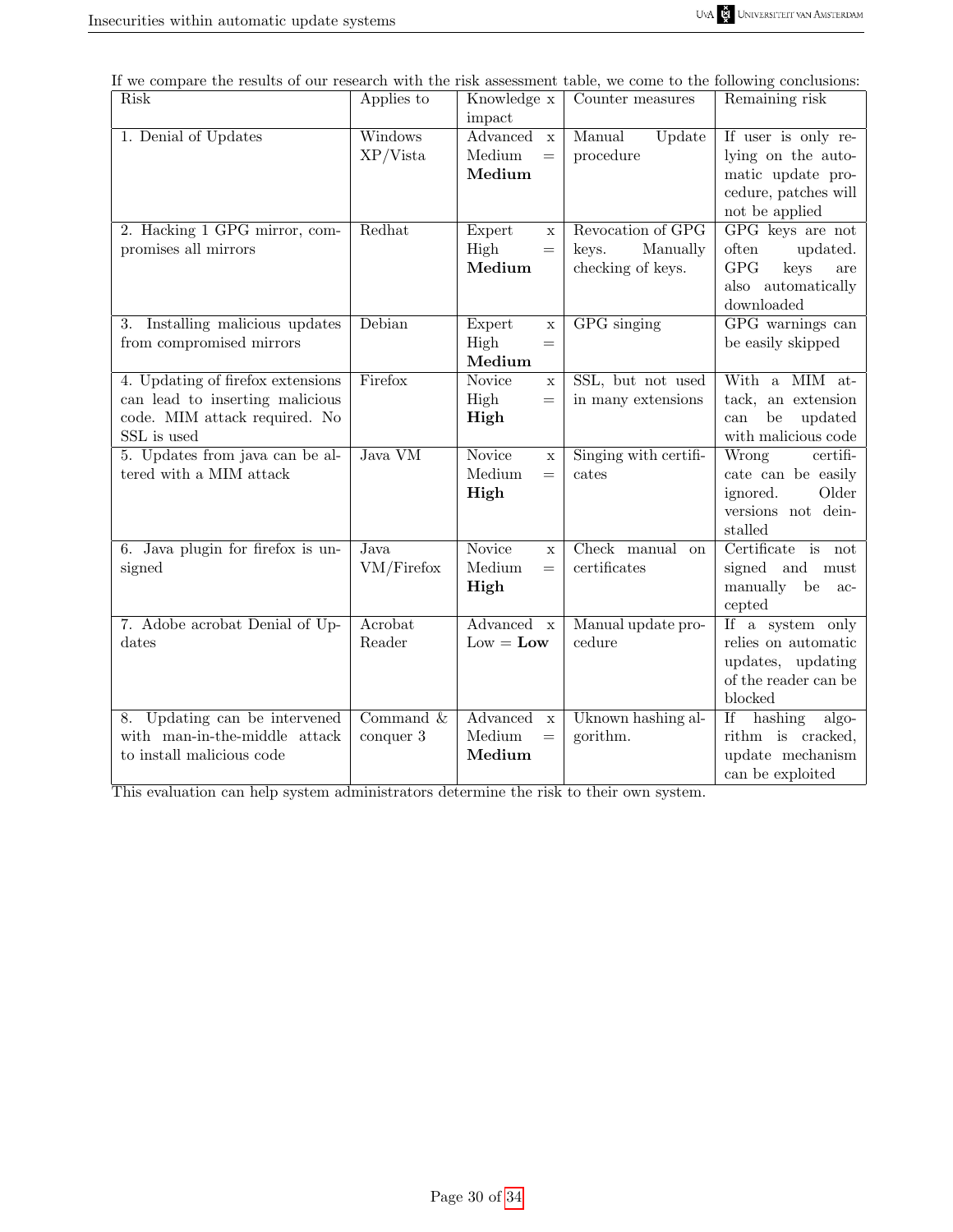# <span id="page-30-0"></span>6 Conclusions

A lot has happened since the first article on update mechanism security. Many operating systems and applications have improved their update mechanisms with security measures like signed binaries and methods to securely transfer updates to the target system. However, we have proven there are still some applications like Java runtime environment and Command & Conquer 3 that have flaws in their mechanism which could be exploited. As most computer systems have several applications installed, one faulty update mechanism can be enough to compromise the entire system, and the risk of this happening is considered to be high. Therefore, each application should be investigated as to how the mechanism works and whether it is safe enough to use in its environment. On basis of these results a risk assessment can be made to investigate if the system can be compromised.

It is important for developers to give extra thought to designing the update mechanism. The abstract model established in this document can be used as a guideline for this task.

#### <span id="page-30-1"></span>6.1 Recommendations

In this research various flaws in the security of update mechanisms were identified. To improve on this situation we advise to implement the characteristics of our established abstract model into an update mechanism.

By applying this abstract model to the security issues, we have been able to distinguish several recommendations. These can be made to two different groups: Developers and Users. Both groups can take action to improve security of update mechanisms.

#### <span id="page-30-2"></span>6.1.1 Developers

In protecting the update mechanisms, developers should use the abstract model described in this report when designing update mechanisms. By using concepts like signed binaries with certificate (GPG), the can enforce integrity. Using SSL/TSL encryption can help them ensure confidentiality. Also, it might be a good idea to make a standardized open-source update system which can be used for every application or operating system. This way, more developers can have input in the design for this system, making it more secure. These measures will not ensure hundred percent security, however they will help make a system that is only hack able by highly skilled attackers.

#### <span id="page-30-3"></span>6.1.2 Users

Where developers can make the update mechanism itself more secure, users can be more cautious when using such a system. For instance we have seen Java recommends installing an unsigned Firefox plug-in. Users should always check certificates and do not continue the installation if the source cannot be validated. Users should be aware of the risk when installing unverified packages. Also, update mechanisms which were proven to be unsafe, should be used with extreme caution.

#### <span id="page-30-4"></span>6.2 Future work

Due to the short time provided for this research, a full and complete scan of the security risks for all chosen applications and operating systems was not possible. For instance, SSL man-in-the-middle attacks take more effort and time to analyze. However the fact that we found important flaws in Java, Command & Conquer and Firefox indicates there might be even more flaws in these and other applications should more time be available. Also, we were not able to research local attacks. It is however important to research these, since on a local system, an attacker might have more influence on an update mechanism even if this attacker has only user mode rights. By exploiting this mechanism it is likely possible to acquire elevated privileges by tricking it into downloading and executing malicious code under the elevated privileges of the update mechanism.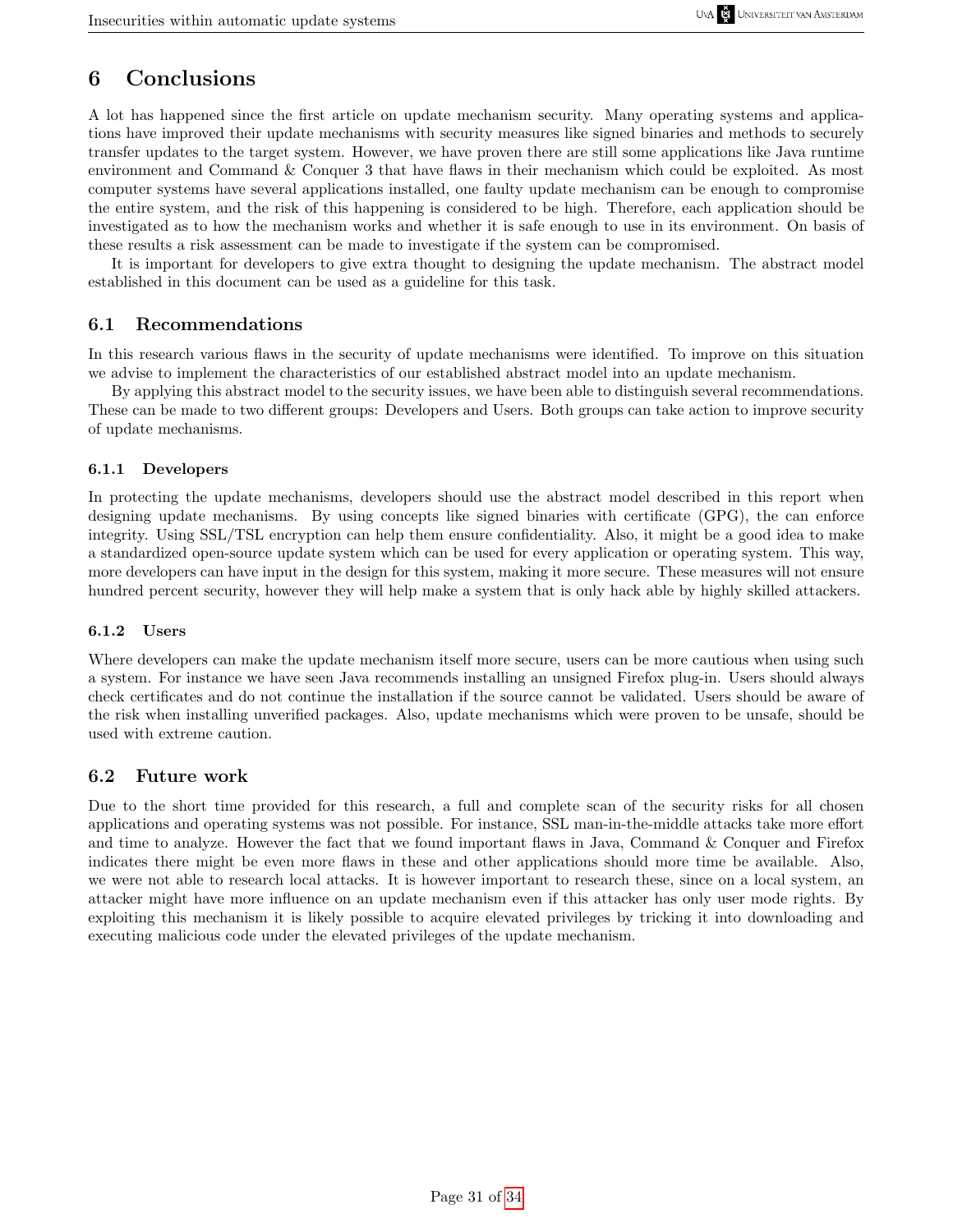## References

- <span id="page-31-1"></span><span id="page-31-0"></span>[1] Secure Software Updates: Dissapointments and New Challenges Anthony Bellissimo, John Burgess, Kevin FU <http://prisms.cs.umass.edu/~kevinfu/papers/secureupdates-hotsec06.pdf>
- <span id="page-31-2"></span>[2] Secure Software Updates for Mobile Devices Daniel Mettler, Ingenbohl [http://www.ifi.unizh.ch/egov/](http://www.ifi.unizh.ch/egov/Mettler-TP.pdf) [Mettler-TP.pdf](http://www.ifi.unizh.ch/egov/Mettler-TP.pdf)
- <span id="page-31-3"></span>[3] Large Scale Update Distribution with BitTorrent Jarret D. Raim, Joseph S. Parker, Brian D. Davison [http:](http://www.raimcomputing.com/temp/freenix-paper.pdf) [//www.raimcomputing.com/temp/freenix-paper.pdf](http://www.raimcomputing.com/temp/freenix-paper.pdf)
- <span id="page-31-4"></span>[4] Authentication Failure, Attacks in Software Update Mechanisms Anthony Bellissimo, John Burgess [http:](http://www.cs.umass.edu/~kevinfu/secureupdates/secureupdates-original-termpaper.pdf) [//www.cs.umass.edu/~kevinfu/secureupdates/secureupdates-original-termpaper.pdf](http://www.cs.umass.edu/~kevinfu/secureupdates/secureupdates-original-termpaper.pdf)
- [5] Automatic update risks: can patching let a hacker in? Kevin Dunn <http://www.sciencedirect.com>
- <span id="page-31-5"></span>[6] Security Issues of Auto-upgrades: apt-get install trojan Jeff Covey [http://themes.freshmeat.net/articles/](http://themes.freshmeat.net/articles/view/160/) [view/160/](http://themes.freshmeat.net/articles/view/160/)
- [7] A serious bug in Corel Linux update program allows gaining of local root Tascon [http://www.securiteam.](http://www.securiteam.com/unixfocus/5VP0H000BY.html) [com/unixfocus/5VP0H000BY.html](http://www.securiteam.com/unixfocus/5VP0H000BY.html)
- <span id="page-31-8"></span>[8] A New Vector For Hackers: Firefox Add-Ons Brian Krebs [http://blog.washingtonpost.com/securityfix/](http://blog.washingtonpost.com/securityfix/2007/05/bungled_addon_updates_endanger.html?nav=rss_blog) [2007/05/bungled\\_addon\\_updates\\_endanger.html?nav=rss\\_blog](http://blog.washingtonpost.com/securityfix/2007/05/bungled_addon_updates_endanger.html?nav=rss_blog)
- [9] Vista PatchGuard Hacked Marius Oiaga [http://news.softpedia.com/news/](http://news.softpedia.com/news/Vista-PatchGuard-Hacked-37979.shtml) [Vista-PatchGuard-Hacked-37979.shtml](http://news.softpedia.com/news/Vista-PatchGuard-Hacked-37979.shtml)
- [10] Malware Update with Windows Update Elia Florio [http://www.symantec.com/enterprise/security\\_](http://www.symantec.com/enterprise/security_response/weblog/2007/05/malware_update_with_windows_up.html) [response/weblog/2007/05/malware\\_update\\_with\\_windows\\_up.html](http://www.symantec.com/enterprise/security_response/weblog/2007/05/malware_update_with_windows_up.html)
- [11] McAfee Aims for Microsoft's Jugular Marius Oiaga [http://news.softpedia.com/news/](http://news.softpedia.com/news/McAfee-Aims-for-Microsoft-039-s-Jugular-36942.shtml) [McAfee-Aims-for-Microsoft-039-s-Jugular-36942.shtml](http://news.softpedia.com/news/McAfee-Aims-for-Microsoft-039-s-Jugular-36942.shtml)
- [12] Yahoo's IM update: A Trojan horse of suprises Stefanie Olsen, [http://news.softpedia.com/news/](http://news.softpedia.com/news/McAfee-Aims-for-Microsoft-039-s-Jugular-36942.shtml) [McAfee-Aims-for-Microsoft-039-s-Jugular-36942.shtml](http://news.softpedia.com/news/McAfee-Aims-for-Microsoft-039-s-Jugular-36942.shtml)
- [13] Package Management System for Gentoo Linux Simon Maynard [http://www.cs.bath.ac.uk/~amb/CM30076/](http://www.cs.bath.ac.uk/~amb/CM30076/projects.bho/2004-5/SimonMaynard-2004-5.pdf) [projects.bho/2004-5/SimonMaynard-2004-5.pdf](http://www.cs.bath.ac.uk/~amb/CM30076/projects.bho/2004-5/SimonMaynard-2004-5.pdf)
- [14] HOWTO Infect Gentoo Linux Systems with a Trojan Horse Alexander Holler [http://linuxreviews.org/](http://linuxreviews.org/gentoo/gentoo_trojan_howto/) [gentoo/gentoo\\_trojan\\_howto/](http://linuxreviews.org/gentoo/gentoo_trojan_howto/)
- [15] Microsoft kills Net address to foil worm, Ina Fried [http://news.com.com/2100-1002\\_3-5064433.html](http://news.com.com/2100-1002_3-5064433.html)
- [16] XP SP2 Compatibility Testing Kit Elizabeth Millard [http://www.processor.com/editorial/article.asp?](http://www.processor.com/editorial/article.asp?article=articles%2Fp2637%2F41p37%2F41p37.asp) [article=articles%2Fp2637%2F41p37%2F41p37.asp](http://www.processor.com/editorial/article.asp?article=articles%2Fp2637%2F41p37%2F41p37.asp)
- [17] Providing Dynamic Update in an Operating System Andrew Baumann, Gernot Heiser [http://ozlabs.org/](http://ozlabs.org/~jk/projects/k42/dynamic-update-usenix.pdf) [~jk/projects/k42/dynamic-update-usenix.pdf](http://ozlabs.org/~jk/projects/k42/dynamic-update-usenix.pdf)
- [18] Limiting Vulnerability Exposure through effective Patch Management Dominic Stjohn Dolin White [http://](http://singe.za.net/masters/thesis/Dominic%20White%20-%20MSc%20-%20Patch%20Management.pdf) [singe.za.net/masters/thesis/Dominic%20White%20-%20MSc%20-%20Patch%20Management.pdf](http://singe.za.net/masters/thesis/Dominic%20White%20-%20MSc%20-%20Patch%20Management.pdf)
- [19] RPM <http://wiki.rpm.org/>
- [20] Providing Dynamic Update in an Operating System Andrew Baumann, Gernot Heiser [http://ozlabs.org/](http://ozlabs.org/~jk/projects/k42/dynamic-update-usenix.pdf) [~jk/projects/k42/dynamic-update-usenix.pdf](http://ozlabs.org/~jk/projects/k42/dynamic-update-usenix.pdf)
- [21] Limiting Vulnerability Exposure through effective Patch Management Dominic Stjohn Dolin White [http://](http://singe.za.net/masters/thesis/Dominic%20White%20-%20MSc%20-%20Patch%20Management.pdf) [singe.za.net/masters/thesis/Dominic%20White%20-%20MSc%20-%20Patch%20Management.pdf](http://singe.za.net/masters/thesis/Dominic%20White%20-%20MSc%20-%20Patch%20Management.pdf)
- <span id="page-31-6"></span>[22] Attack Trees Modeling security threats Bruce Schneier [http://www.schneier.com/](http://www.schneier.com/paper-attacktrees-ddj-ft.html) [paper-attacktrees-ddj-ft.html](http://www.schneier.com/paper-attacktrees-ddj-ft.html)
- <span id="page-31-7"></span>[23] DNS spoofing Doug Sax [http://www.giac.org/practical/gsec/Doug\\_Sax\\_GSEC.pdf](http://www.giac.org/practical/gsec/Doug_Sax_GSEC.pdf)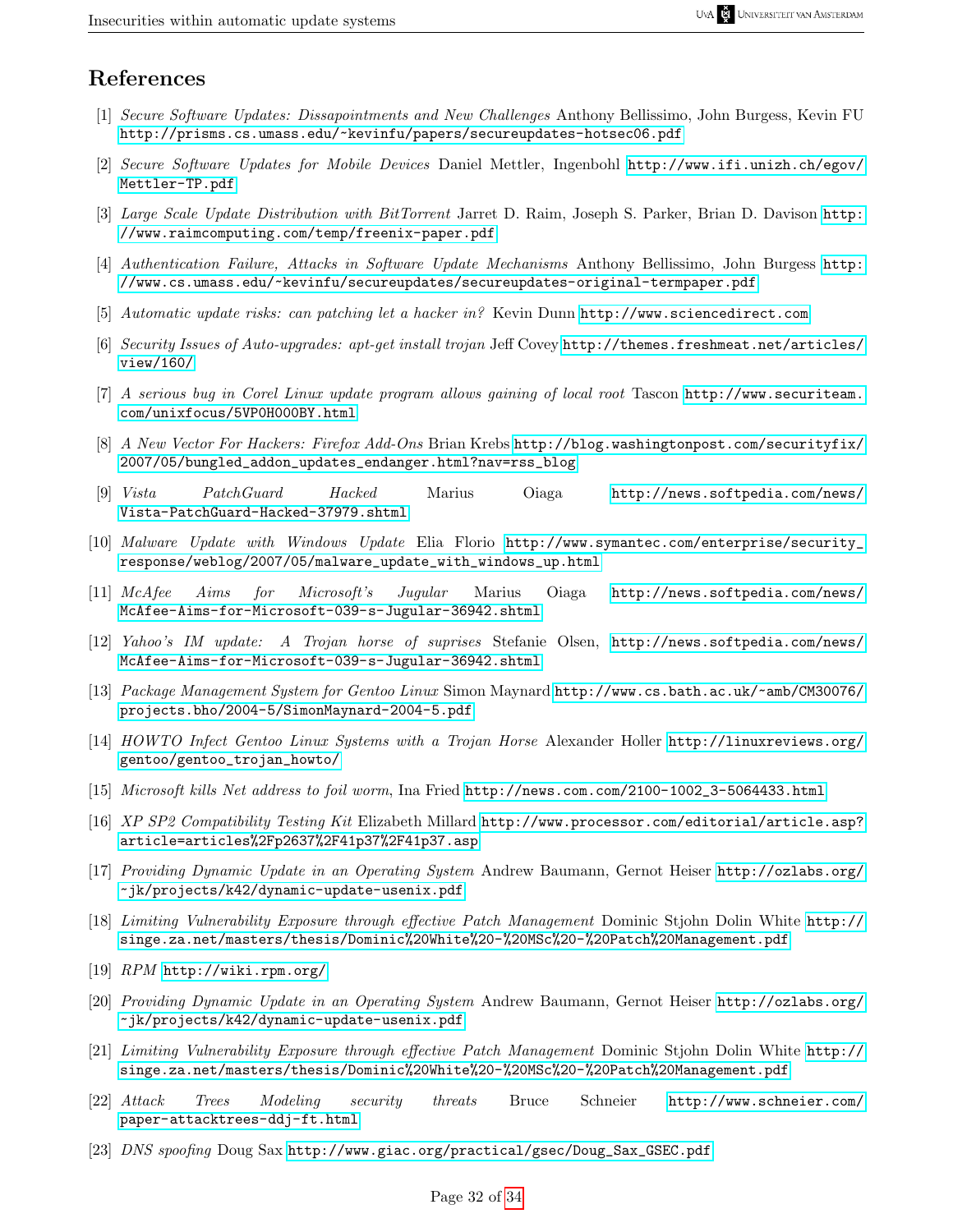- <span id="page-32-3"></span>[24] Vista BITS Microsoft <http://msdn2.microsoft.com/en-us/library/aa362781.aspx>
- [25] [Yum] Security issues in yum in general... Robert G. Brown [https://lists.dulug.duke.edu/pipermail/](https://lists.dulug.duke.edu/pipermail/yum/2003-October/002299.html) [yum/2003-October/002299.html](https://lists.dulug.duke.edu/pipermail/yum/2003-October/002299.html)
- [26] RPM Ladislav Bodnar <http://distrowatch.com/dwres.php?resource=article-rpm>
- <span id="page-32-1"></span>[27] An introduction to arp spoofing Sean Whalen [http://www.rootsecure.net/content/downloads/pdf\\_](http://www.rootsecure.net/content/downloads/pdf_downloads/arp_spoofing_slides.pdf) [downloads/arp\\_spoofing\\_slides.pdf](http://www.rootsecure.net/content/downloads/pdf_downloads/arp_spoofing_slides.pdf)
- <span id="page-32-2"></span>[28] Sniffing in a switched network Manu Garg [http://www.infosecwriters.com/text\\_resources/pdf/arp\\_](http://www.infosecwriters.com/text_resources/pdf/arp_spoofing.pdf) [spoofing.pdf](http://www.infosecwriters.com/text_resources/pdf/arp_spoofing.pdf)
- <span id="page-32-4"></span>[29] Duke University. 2002. Yellow dog updater <duke.edu/projects/yum>
- <span id="page-32-5"></span>[30] Sun recommends insecure updates in own documentation [http://www.java.com/en/download/windows\\_xpi.](http://www.java.com/en/download/windows_xpi.jsp?begindownload=true) [jsp?begindownload=true](http://www.java.com/en/download/windows_xpi.jsp?begindownload=true)
- <span id="page-32-6"></span>[31] Java vulnerabilities <http://www.sunsolve.sun.com/search/printfriendly.do?assetkey=1-26-102934-1>
- <span id="page-32-0"></span>[32] Network Security Charlie Kaufman, Radia Perlman, Mike Speciner [http://books.google.nl/books?id=](http://books.google.nl/books?id=KGkKAAAACAAJ&dq=network+security+private+communication+in+a+public+world) [KGkKAAAACAAJ&dq=network+security+private+communication+in+a+public+world](http://books.google.nl/books?id=KGkKAAAACAAJ&dq=network+security+private+communication+in+a+public+world)